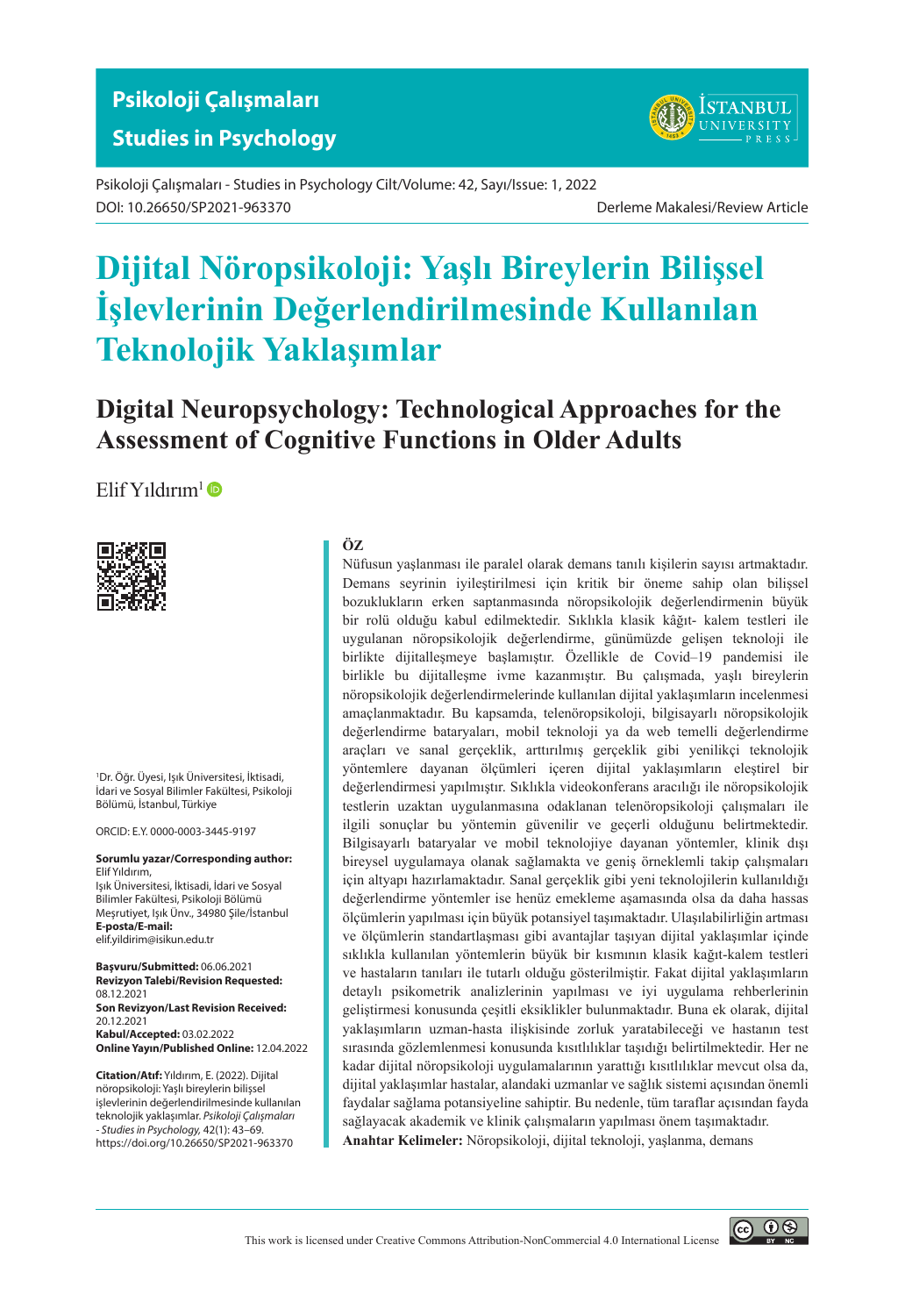#### **ABSTRACT**

Consistent with the growth in aging population, the number of individuals with dementia is increasing. There is an agreement regarding the essential role of neuropsychological assessment in the early detection of cognitive decline, which is crucial in improving the course of dementia. Neuropsychological assessment that is usually applied with classical paper–pencil tests became digitalized with advancing technology. This digitalization spread rapidly, especially with the COVID-19 pandemic. This study aimed to investigate the digital approaches that are used in the neuropsychological assessment of older adults. In this context, a critical review of digital approaches, including teleneuropsychology, computerized neuropsychological assessment batteries, mobile technology or web-based assessment tools, and innovative technological methods, such as virtual and augmented reality has been conducted. The results of teleneuropsychology studies, which focused on remote administration of neuropsychological tests usually via videoconference, indicated that this method is reliable and valid. Computerized batteries and methods based on mobile technology provide an opportunity for self-testing in nonclinical settings and a background for follow-up studies with large samples. Although assessment methods using new technologies, such as virtual reality, are still in their infancy, they have great potential for more sensitive measurements. The majority of the methods involved in digital approaches, which have advantages such as increased accessibility and standardization of measurements, revealed consistent results with classical paper–pencil tests and patients' diagnosis. However, a detailed psychometric analysis and best practice guidelines of the digital approaches are still lacking. Moreover, digital approaches can present a challenge in the clinician–patient relationship and have limitations in patient observation during testing. Despite the limitations due to digital neuropsychology applications, digital approaches have the potential to provide important benefits to patients, professionals in the area, and the health system. In this respect, academic and clinical studies that would benefit all parties are important.

**Keywords:** Neuropsychology, digital technology, aging, dementia

#### **EXTENDED ABSTRACT**

With population aging, many social and clinical problems arise, and one of these problems is the increase in the incidence of dementia and cognitive disorders among elderly individuals (Corrada et al., 2010). Early detection of dementia and timely interventions are crucial in disease management (Geldmacher et al., 2014). Therefore, cognitive assessment of the elderly population should include reliable, valid, and appropriate methods to detect, prevent, or intervene early in cognitive functions and/or disorders (Eyre et al., 2015). Although standardized neuropsychological assessment is one of the most common methods used for this purpose, this method has many limitations due to its face-to-face application (Germine et al., 2019; Miller & Barr, 2017).

The age-related physical difficulties in the elderly population could lead to problems in terms of transportation to the hospital. Particularly, the requirement for patients with dementia to reach the hospital can impose a burden on caregivers. Moreover, the accessibility of the cognitive evaluations for individuals living in rural areas decreases because neuropsychologists are often designated in metropolitan cities and central hospitals (Miller & Barr, 2017). In this context, it is essential to develop methods that can be an alternative to face-to-face applications (Germine et al., 2019). In addition to these factors, introducing alternative practices has been increasingly necessary with the suggestion of reducing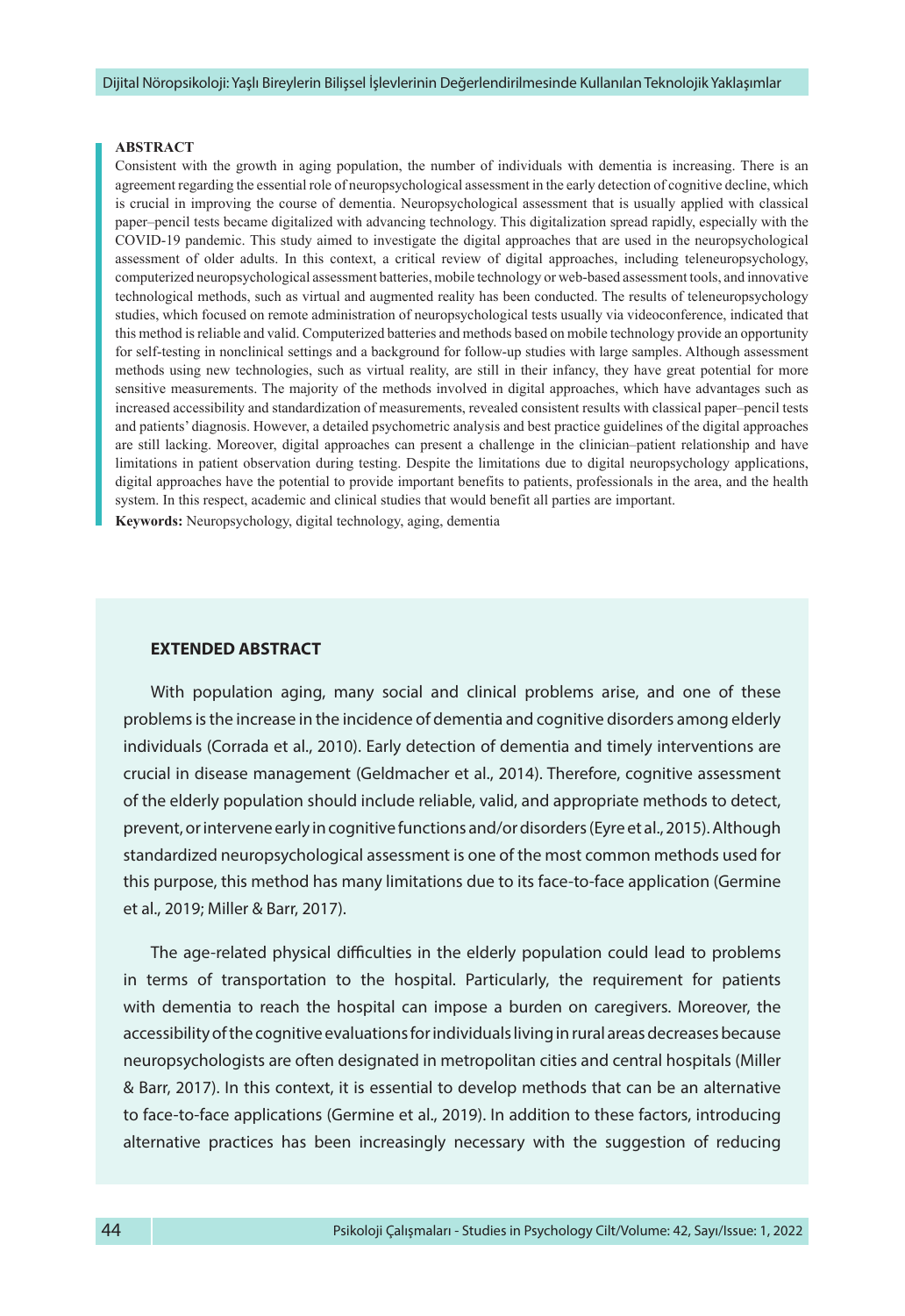unnecessary medical interactions due to the COVID-19 pandemic, which carries fatal risks for elderly individuals (Roy et al., 2020). This review aimed to make a general evaluation of digital approaches, including the remote application of cognitive tests via video conference (teleneuropsychology), methods using technologies such as computerized assessment, mobile application, or virtual reality.

Studies on teleneuropsychology (for a meta-analysis see, Brearly et al., 2017; Marra et al., 2020a) have shown that tests based on verbal application have strong reliability for remote applications. However, factors such as connection speed, physical characteristics of the place where the application is conducted, and test security are essential for the method (Cullum & Grosch, 2012). For this reason, taking precautions related to environmental factors that may affect test performance determine the success of videoconferencing applications. Moreover, if the patient has special needs or requires assistance, it is necessary to take precautions regarding these. At this point, it should be kept in mind that not every patient is suitable for videoconferencing.

The digital application of neuropsychological assessment via computer–tablet or mobile technologies allows the applicability of the tests to extended segments and provides richness in terms of measurement and standardization (Germine et al., 2019). Many batteries and applications evaluate core cognitive areas, such as attention, processing speed, memory, executive functions, and visuospatial functions via different tests and tasks (Zygouris & Tsolaki, 2015). Thus, the selection of a battery or specific test in the battery should depend on the intention of use and possibilities. It should be also noted that these batteries and applications are not intended to replace classical neuropsychological evaluation (Aslam et al., 2018; García-Casal et al., 2017). These methods could be use only to identify individuals with cognitive impairment because it is not possible to diagnose dementia with these tests. In addition to computerized batteries and applications, some studies also investigated webbased assessment approaches and digital versions of classical paper–pencil tests, such as Clock Drawing Test (Cohen et al., 2014), Trail Making Test (Fellows et al., 2017), and Montreal Cognitive Assessment (Berg et al., 2018). In addition to these methods, some studies focusing on the possibility of the cognitive assessment with virtual reality provided promising results (e.g., Cabinio et al., 2020; Eraslan Boz et al., 2020).

#### **Discussion**

Digital approaches for neuropsychological assessment have some advantages, including increased accessibility for patients, decreased costs of medical care for patients and healthcare system, and potential of more sensitive, standardized, and unbiased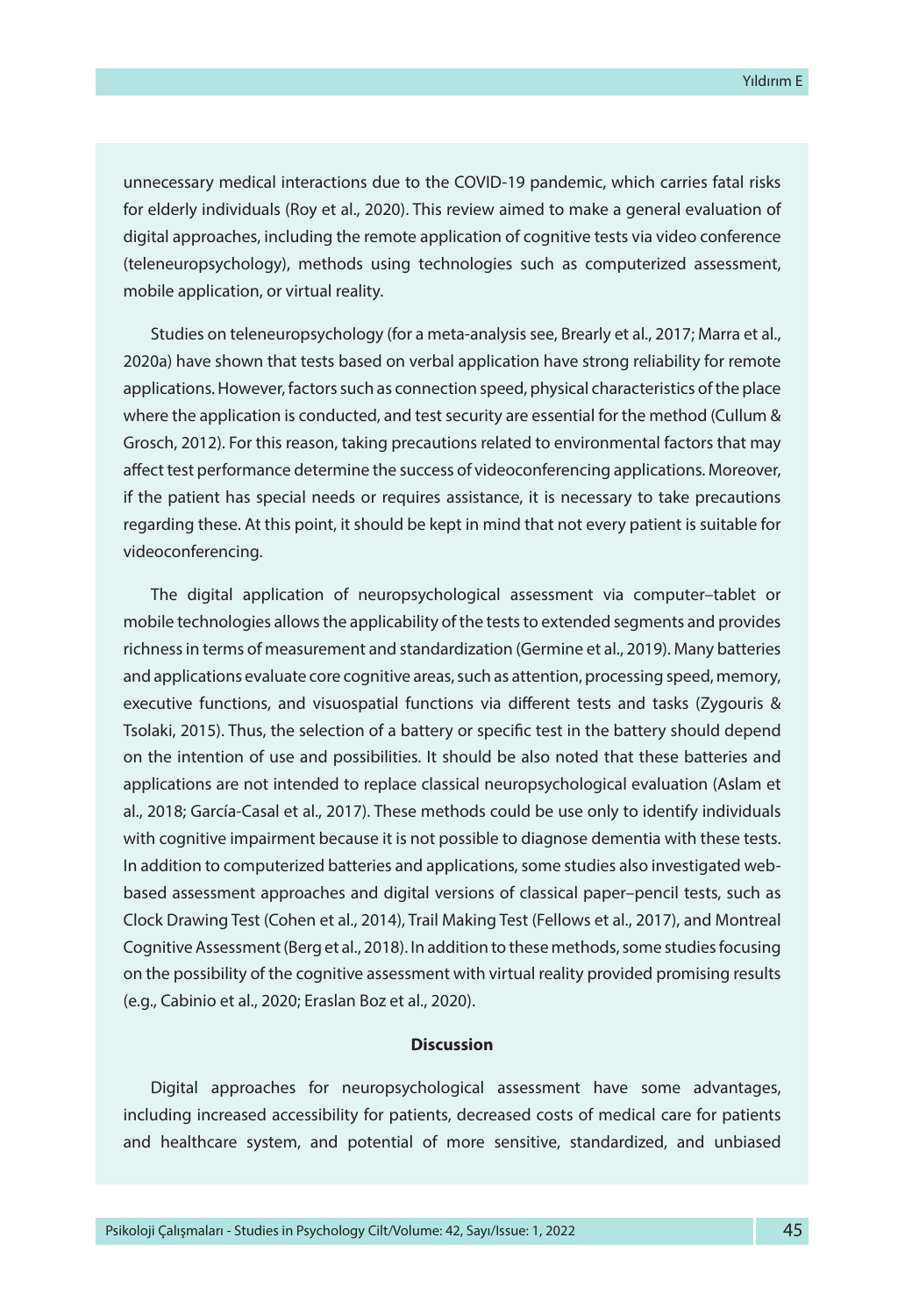cognitive assessment (Germine et al., 2019). Thus, it can be thought that neuropsychology will be digitalized in the near future. However, digital approaches also have significant limitations (Miller & Barr, 2017). The first and foremost disadvantage of both remote and computerized cognitive assessment is the limited observation of behaviors and strategies of patients (Cullum & Grosch, 2012). Other disadvantages include the lack of normative and psychometric data of these methods, and factors adversely affecting test performance, such as lack of knowledge and experience of computer use and concerns about computer use (Bilder et al., 2020). Moreover, digital approaches are sensitive to technical specifications of the computer and internet connection speed. Therefore, a critical review of the digital approaches for neuropsychological assessment would benefit future research and clinical studies.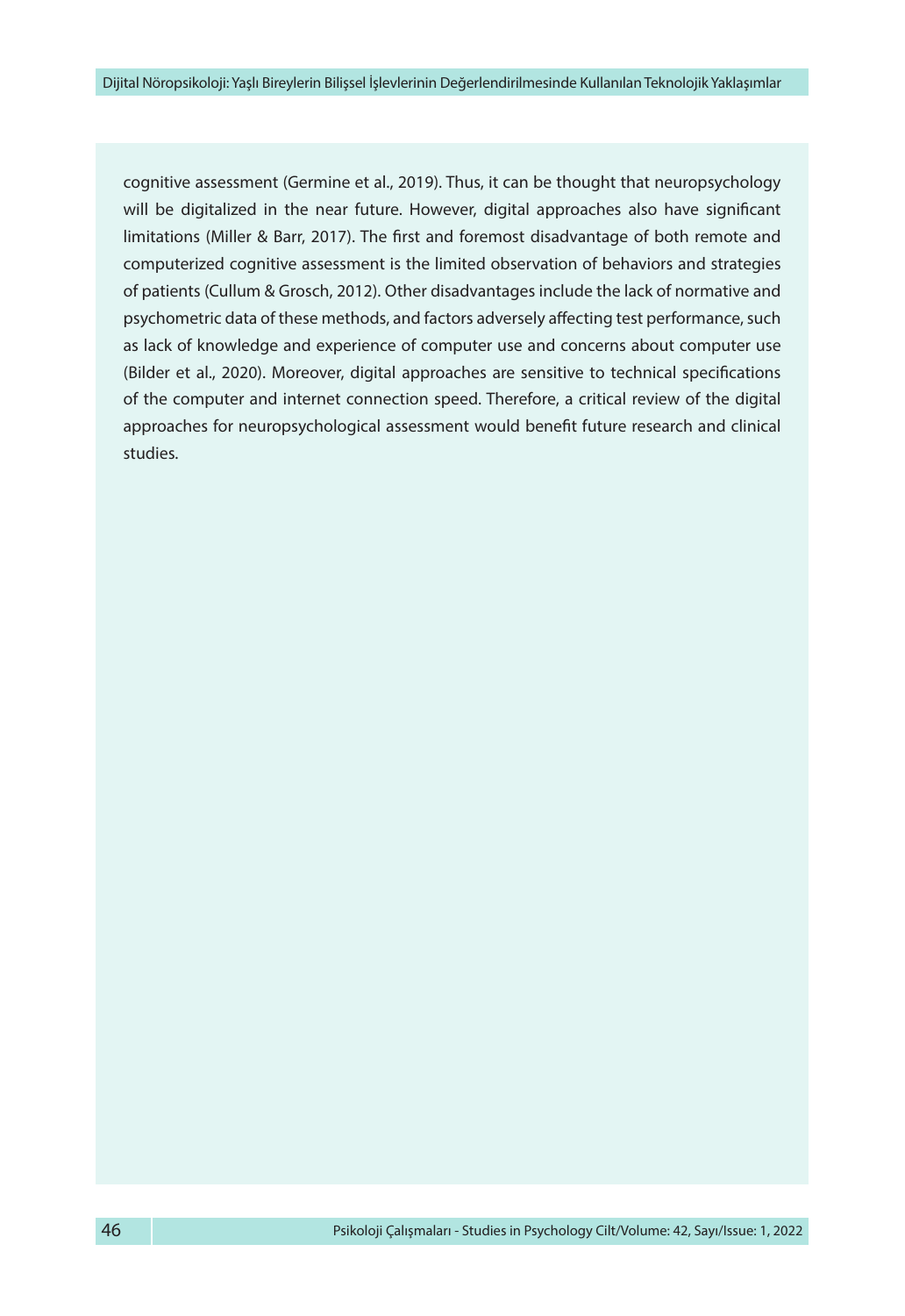Nüfusun yaşlanması ile toplumsal ve klinik anlamda birçok sorun ortaya çıkmaktadır ve bu sorunlardan bir tanesi de yaşlı bireyler içinde demans ve bilişsel bozuklukların sıklığının artmasıdır (Corrada ve ark., 2010). Geldmacher ve arkadaşları (2014), demansın ilerleyişini bir yıl geriye çekmenin bile, demanslı kişilerin yaşam kalitesini arttırdığını ve ilişkili sosyoekonomik yükü ciddi anlamda azalttığını belirtmektedir. Bu açıdan, demansın erken tespit edilmesi ve zamanında müdahalelerin yapılması hastalığın yönetimi açısından önem taşımaktadır. 70 yaş ve üzeri kişilerin %20'sinden fazlasını etkileyen Hafif Bilişsel Bozukluk (HBB) çeşitlerinin, demans için risk faktörü olduğu belirtilmektedir (Bruscoli ve Lovestone, 2004). Ayrıca, yapılan çalışmalar nörodejeneratif süreçlerin sinsi başlangıçlı olduğuna işaret etmektedir. Jack ve arkadaşları (2010), Alzheimer hastalığının (AH) bilişsel ve davranışsal belirtileri ortaya çıkmadan yaklaşık 20 yıl öncesinde beyinde bazı değişiklikler ile başladığını öne sürmektedir. Bu nedenle, objektif olarak saptanamayan bilişsel belirtiler gösteren fakat AH için risk grubunda olan kişilerin ve objektif olarak saptanan bilişsel belirtiler gösteren fakat henüz işlevselliğini sürdüren HBB hastalarının takip edilmesi büyük bir öneme sahiptir.

Bilişsel işlevlerde azalmanın ve/veya bilişsel bozuklukların saptanması, önlenmesi ya da erken müdahale edilmesi için yaşlı nüfusun güvenilir, geçerli ve uygun yöntemlerle değerlendirilmesi gerekmektedir (Eyre ve ark., 2015). Standardize edilmiş nöropsikolojik değerlendirmeler bu amaçla kullanılan en yaygın yöntemlerden biridir. 28 takip çalışmasında (*N* = 2365) raporlanan 61 farklı nöropsikolojik testin yordayıcı gücünün incelendiği bir sistematik derleme çalışmasında (Belleville ve ark., 2017) nöropsikolojik testlerin birçoğunun hangi HBB hastasının demansa döneceğini yordamada istatistiksel olarak yüksek bir güce ( >.70) sahip olduğu bulunmuştur. Buna ek olarak aynı çalışmada, ayırt edici istatistiksel gücün sözel bellek, dil ve yürütücü işlevleri değerlendiren testler açısından mükemmel seviyede (>.90) olduğu da gösterilmiştir. Sonuçlar hem sağlık sistemi hem de hastalar açısından ekonomik ve sıklıkla ulaşılabilir bir yöntem olan nöropsikolojik değerlendirmelerin klinik öncesi AH vakalarını (prodromal ve preklinik evreler) saptamada kritik öneme sahip olduğu şeklinde yorumlanmıştır.

Her ne kadar nöropsikolojik testlerin kullanımı, tüm bu süreçler için önemli ve tanısal anlamda yüksek potansiyel taşıyan bir yöntem olsa da uygulamanın yüz yüze yapılmasından dolayı nöropsikolojik değerlendirme birçok kısıtlılık da taşımaktadır (Miller ve Barr, 2017). Yaşlı bireylerin yaşlanma ile bağlantılı yaşadıkları fiziksel zorluklar hastaneye ulaşım açısından sorun yaratmaktadır. Özellikle, demans hastalarının hastaneye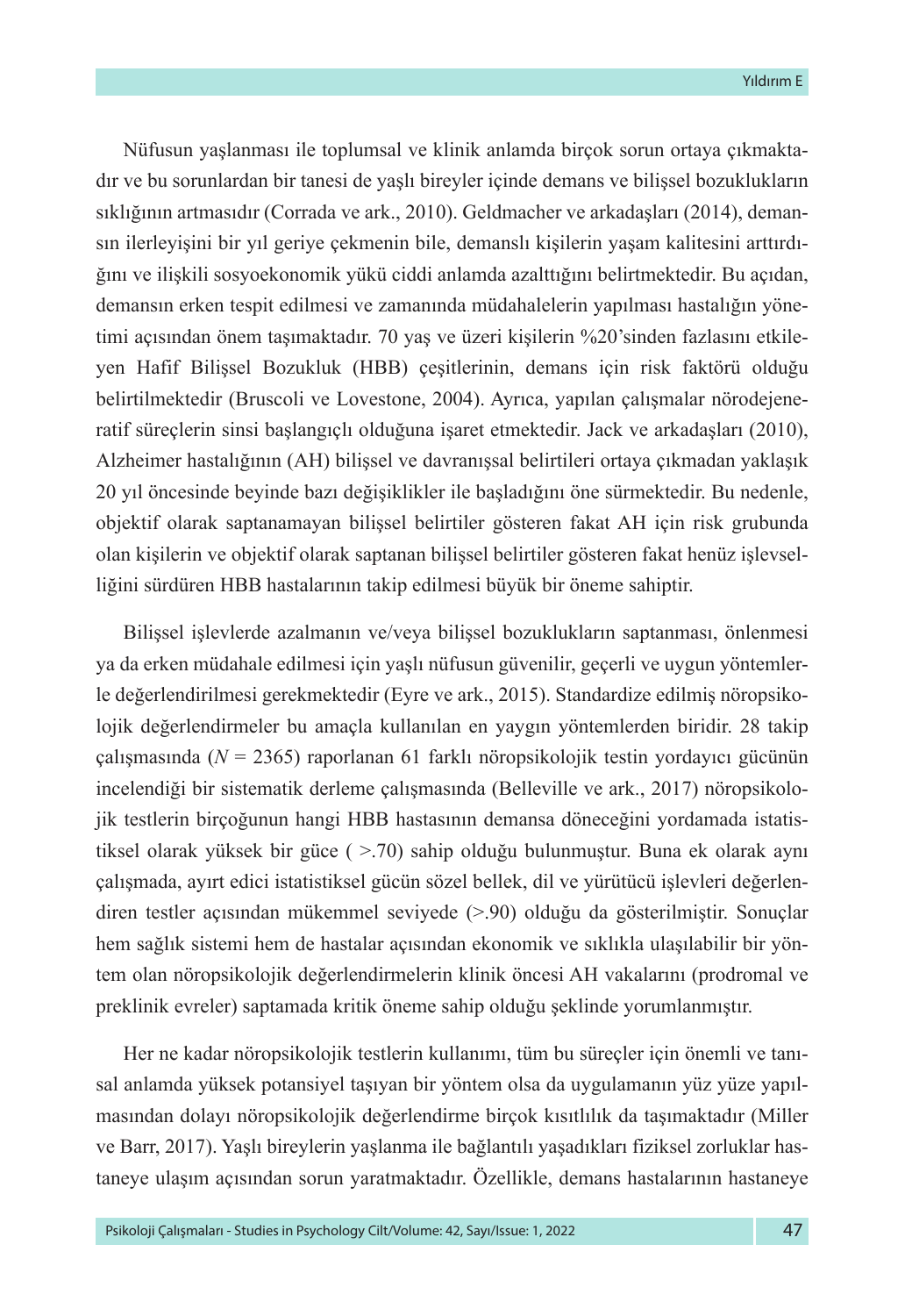ulaşımını sağlamak bakım verenler için fazladan bir yük oluşturabilmektedir. Diğer bir taraftan, nöropsikolojik testleri uygulayan uzmanların sıklıkla büyükşehirlerde ve merkezi hastanelerde olması, diğer şehirlerde ve merkez dışındaki yerleşim yerlerinde oturan bireylere nöropsikolojik değerlendirme yapılmasını zorlaştırmaktadır. Bu bağlamda, yüz yüze görüşmelere alternatif olabilecek yöntemlerin geliştirilmesi ve etkinliklerinin incelenmesi önem taşımaktadır. Bu faktörlere ek olarak, özellikle yaşlı bireyler için ölümcül riskler taşıyan Covid-19 nedeniyle gerekli olmayan tıbbi etkileşimlerin azaltılması önerisi ile alternatif uygulamaların devreye sokulması gerekliliği hızlanmıştır (Roy ve ark., 2020). Bu gözden geçirme yazısında nöropsikolojik değerlendirme alanında kullanılan dijital yaklaşımların genel değerlendirmesi yapılacaktır. Bu yaklaşımlar, videokonferans aracılığı ile nöropsikolojik testlerin uzaktan uygulanması, bilgisayarlı veya mobil bilişsel bataryalar ve sanal gerçeklik ve arttırılmış gerçeklik teknolojileridir.

## **Videokonferans Aracılığı ile Nöropsikolojik Değerlendirme**

İletişim ve bilgi teknolojilerinin kullanımının artmasıyla birlikte, yüz yüze görüşmelere alternatif olan uzaktan tıbbi uygulamaların aktif olarak kullanımı daha mümkün hale gelmiştir. Teletıp (telemedicine) hizmeti, telefon, akıllı telefon ve mobil kablosuz cihazları içeren farklı telekomünikasyon araçları ile video bağlantılı ya da bağlantısız olarak sağlık hizmetinin uzaktan verilebilmesi olarak tanımlanabilir (Dorsey ve Topol, 2016). Merkezdeki daha donanımlı sağlık merkezlerine uzak olan kişilerin ve yaşadığı tıbbi durum nedeniyle hareketliliğinde sorun olan hastaların sağlık hizmetlerine ulaşımının artması ve hem sağlık sistemi hem de hasta açısından potansiyel maliyetten tasarruf edilmesi teletıp hizmetlerinin sağladığı birincil faydalardandır (Hjelm, 2005). Öte yandan, videokonferans uygulamasının hastadaki kişilerarası kaygıyı azalttığı da öne sürülmektedir (Kirkwood ve ark., 2000). Bu avantajlara karşın, videokonferans aracılığı ile yapılan değerlendirmeler esnasında kamera açısı içinde yer almayan davranışları, stratejileri yakalayamama önemli bir kısıtlılık teşkil etmektedir. Buna ek olarak, sosyal ve demografik faktörlere dayanan telekomünikasyon teknolojilerine erişim ile ilgili sorunlar da dezavantajlar içinde yer almaktadır (Dorsey ve Topol 2016).

En sık kullanılan teletıp yöntemi olan videokonferans temelli teletıp hizmetlerinin klinik müdahaleleri olumsuz yönde etkilemediği ve hastaların genel olarak bu yönteme uyum sağladığı konusunda birçok sonuç mevcuttur ve benzer sonuçlar gelmeye devam etmektedir (örn., Backhaus ve ark., 2012; Bashshur ve ark., 2016). Videokonferans uygulaması birincil sağlık hizmetleri, nöroloji, psikiyatri ve diğer uzmanlık alanlarında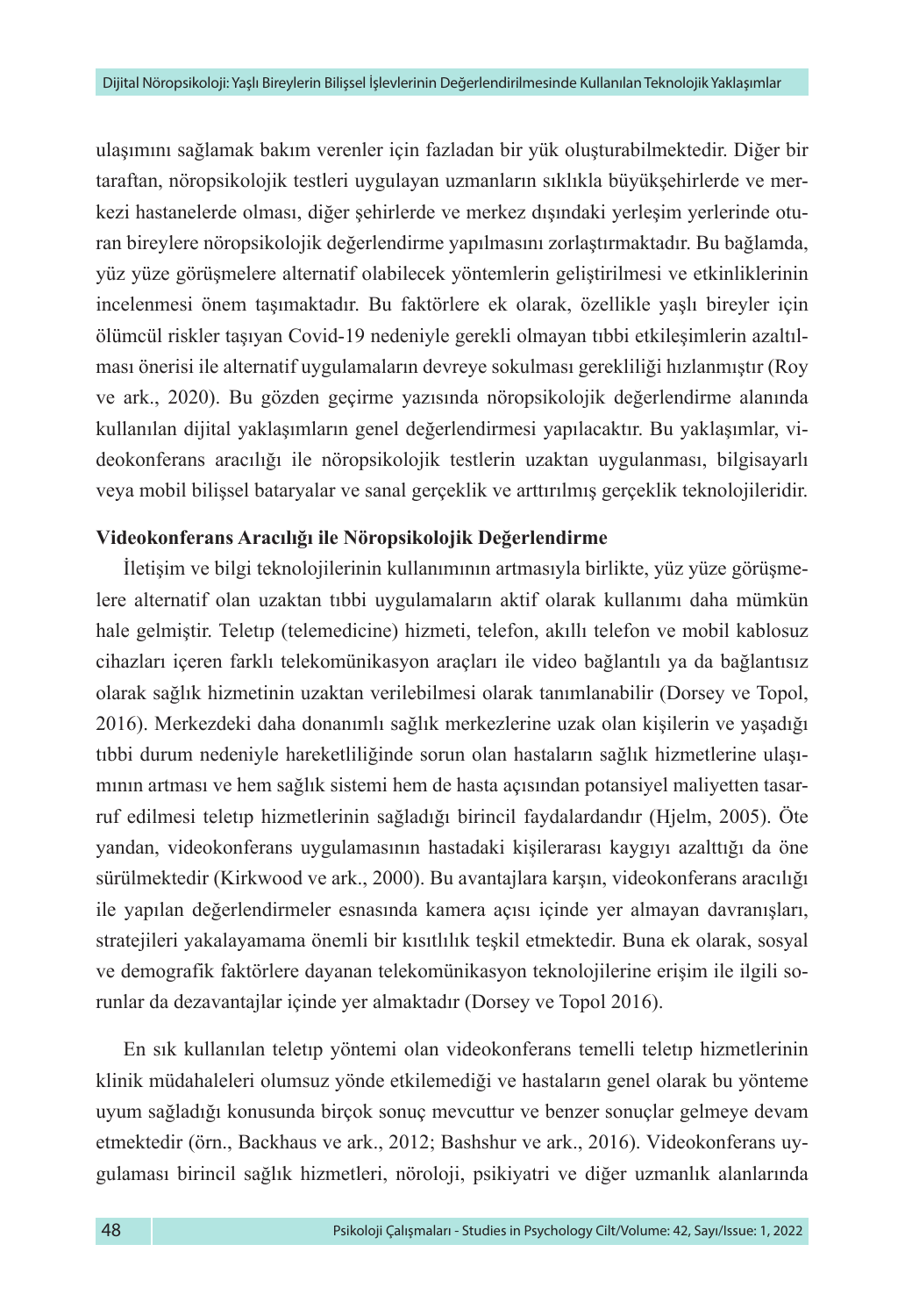kullanılmaktadır (Bashshur ve ark., 2016; Drago, ve ark., 2016; Hatcher-Martin ve ark., 2020). Yaşla ilişkili bilişsel bozulmalar ve demans alanında tanı koyma ve müdahale etme amacı ile videokonferans uygulamasının etkili bir yöntem olduğu bilinmektedir. Nitekim, AH için yüz yüze yapılan değerlendirmeler ve teletıp değerlendirmeleri arasındaki tanısal tutarlılığın çok yüksek olduğu gösterilmiştir (Costanzo ve ark., 2020). McCleery ve arkadaşları (2021) tarafından yapılan sistematik derlemede tanısal tutarlılığın incelendiği üç çalışma analiz edilmiş ve bu çalışmaların duyarlılık ve özgüllük değerlerinin .80 ve 1.00 arasında değiştiği rapor edilmiştir. Bilişsel bozukluklar için önemli olan nöropsikolojik değerlendirmelerin de videokonferans aracılığı ile etkili bir şekilde yapılabileceği çalışmalarca gösterilmiştir (Cullum ve ark., 2006; Cullum ve ark., 2014; Grosch ve ark., 2015; Hildebrand ve ark., 2004; Jacobsen ve ark., 2003; Kirkwood ve ark., 2000; Vestal ve ark., 2006; Wadsworth ve ark., 2016, 2018). Fakat videokonferans uygulaması nöropsikolojik testlerin geçerlilik ve güvenirlikleri üzerinde etkili olabileceği için hangi testlerin hangi şekilde uygulanması gerekliliği önem taşımaktadır. Nitekim birçok çalışma bu konuya yoğunlaşmıştır.

Yapılan bir meta-analiz çalışmasında (Brearly ve ark., 2017), aynı kişilere ait yüz yüze yapılan nöropsikolojik test puanları ile videokonferans uygulaması ile elde edilen puanları karşılaştıran 12 çalışmayı incelenmiş ve bu iki uygulama puanları arasındaki tutarlılığı değerlendirmiştir. Yazarlar sadece Boston Adlandırma Testi (BAT) için tutarlı bir istatistiksel farklılık bulmuşlar ve bu test özelinde, 15 maddelik BAT kısa form yerine uzun formun uygulanmasının bu farklılığı azaltabileceğini öne sürmüşlerdir. Aynı çalışmada, motor bileşeni olan Mini Mental Durum Değerlendirme (MMSE) ve Saat Çizme gibi testlerin de puanlamalarında iki yöntem arasında farklılıklar saptanmıştır. Bu tutarsız sonuçların, videokonferans görüşmesindeki bağlantı, görüntü ve ses kalitesindeki değişimler, görsel bilginin kameraya olan uzaklığı ve puanlamadaki farklılıklar nedeniyle oluştuğu düşünülmektedir. Sonuç olarak, Bearly ve arkadaşları (2017), özellikle sayı menzili, sözel akıcılık, liste öğrenme gibi sözel uygulama ile yapılan testlerin videokonferans ile uygulanmasının güvenilir olduğuna işaret etmektedir. Yakın tarihli bir diğer meta-analizde (Marra ve ark., 2020a) ise, global bilişsel işleyişi değerlendiren MMSE ve Montreal Bilişsel Değerlendirme'nin (MoCA), dil testleri içinde yer alan BAT ve leksikal akıcılığın, dikkati değerlendiren sayı menzili testinin ve belleği ölçen Hopkins Sözel Öğrenme Testi'nin videokonferans uygulaması için güçlü güvenirliğe sahip olduğu gösterilmiştir. Bu çalışmada ayrıca, yürütücü işlevleri ve işlemleme hızını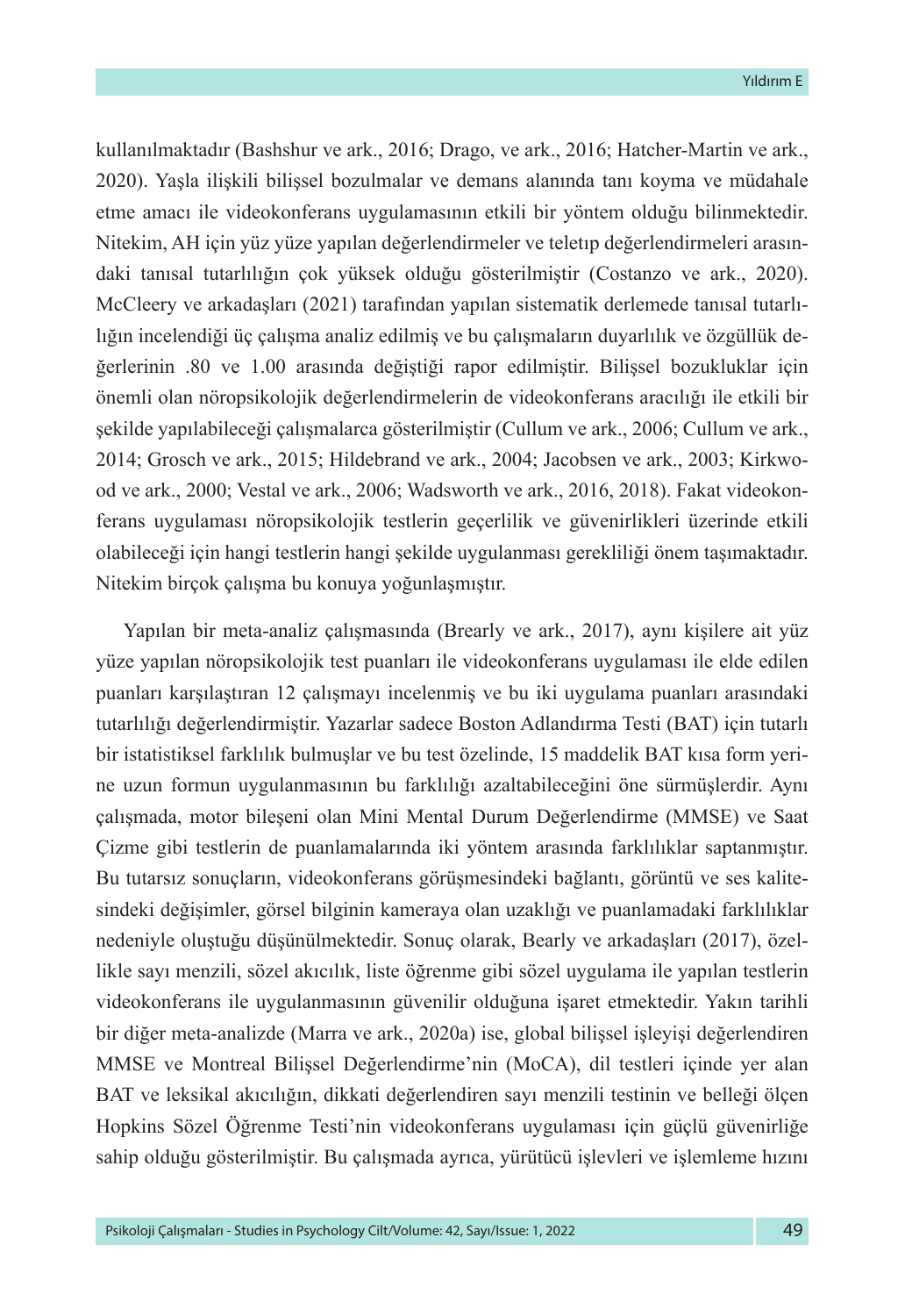değerlendiren testlerle ilgili güvenirlik verilerinin eksikliğine işaret edilmiştir. Tablo 1'de yüz yüze uygulama puanları ile videokonferans puanları arasındaki tutarlılığı inceleyen çalışmalarda (Abdolahi ve ark., 2016; Cullum ve ark., 2006; Cullum ve ark., 2014; Grosch ve ark., 2015; Hildebrand ve ark., 2004; Jacobsen ve ark., 2003; Stillerova ve ark., 2016; Vestal ve ark., 2006; Wadsworth ve ark., 2016, 2018) dikkat, dil, bellek ve yürütücü işlevler alanlarını değerlendiren testlerle ilgili sonuçlar gösterilmiştir. Bu tabloda yer alan her bir test için, telenöropsikoloji uygulama esaslarının paylaşıldığı derleme çalışmalarında (Bilder ve ark., 2020; Hewitt ve Loring, 2020; Marra ve ark., 2020a) yer alan öneriler de yer almaktadır.

#### **Tablo 1.**

| <b>Testin Adı</b>                                   | <b>Bulgular</b>                                                                                                                                                                                                              | Öneriler                                                                                                                                                                                                                                                   |
|-----------------------------------------------------|------------------------------------------------------------------------------------------------------------------------------------------------------------------------------------------------------------------------------|------------------------------------------------------------------------------------------------------------------------------------------------------------------------------------------------------------------------------------------------------------|
| <b>Global Kognisyon</b>                             |                                                                                                                                                                                                                              |                                                                                                                                                                                                                                                            |
| <b>MMSE</b>                                         | YY ve VK arası fark yoktur (Cullum<br>ve ark., 2014; Grosch ve ark., 2015;<br>Wadsworth ve ark., 2016).                                                                                                                      | Görsel mekânsal ölçüm maddeleri için<br>katılımcıların kağıdı kameranın önüne<br>tutması istenebilir.                                                                                                                                                      |
| <b>MoCA</b>                                         | YY ve VK arası fark yoktur (Cullum ve<br>ark., 2014; Lindauer ve ark., 2017).<br>İki çalışmada (Abdolahi ve ark., 2016;<br>Stillerova ve ark., 2016) YY puanları<br>VK'ya kıyasla daha düşüktür.                             | Görsel uyaranlar büyütülerek kapalı bir<br>zarf içinde hastanın testi yapacağı odaya<br>bırakılabilir.<br>Hastadan çizimi kameraya göstermesi<br>istendiğinde ekran resmi alınabilir ya da<br>cizimin zarfa konulması istenebilir.                         |
| Dikkat ve Yürütücü<br><i><u><b>İslevler</b></u></i> |                                                                                                                                                                                                                              |                                                                                                                                                                                                                                                            |
| – geri)                                             | WAIS Sayı menzili (ileri YY puanlar ileri sayı menzili için daha<br>yüksektir (Wadsworth ve ark., 2016); diğer<br>çalışmalarda (Cullum ve ark., 2006, 2014;<br>Wadsworth ve ark., 2018) YY ve VK arası<br>fark yoktur.       | Teknik problemler nedeniyle dizilerin<br>duyulamaması dışında denemeler<br>tekrarlanmamalıdır.                                                                                                                                                             |
| Sözel İz Sürme Testi                                | A formunda YY performansta daha yüksek<br>puan saptanırken, B formunda fark yoktur<br>(Wadsworth ve ark., 2016).                                                                                                             | Herhangi bir değişiklik yapılmamaktadır.                                                                                                                                                                                                                   |
| Saat Cizme Testi                                    | YY performansının daha yüksek<br>olduğu bulunmuştur (Grosch ve ark.,<br>2015; Hildebrand ve ark., 2004). Diğer<br>çalışmalarda YY ve VK arası fark yoktur<br>(Cullum ve ark., 2006, 2014; Wadsworth<br>ve ark., 2016, 2018). | Hastanın planlamasını gözlemlemek için<br>çizim esnasında kamerayı çizime tutması<br>istenebilir.<br>Hastadan çizimi kameraya göstermesi<br>istendiğinde ekran resmi alınabilir ya da<br>çizimin uygulama odasında bulunan zarfa<br>konulması istenebilir. |
| Semantik akıcılık                                   | Hayvan akıcılığında fark saptanmıştır<br>(Wadsworth ve ark., 2018); diğer<br>çalışmalarda YY ve VK arası fark yoktur<br>(Cullum ve ark., 2006, 2014; Wadsworth<br>ve ark., 2016).                                            | Herhangi bir değişiklik yapılmamaktadır.                                                                                                                                                                                                                   |

*Telenöropsikoloji Uygulamasında Sıklıkla Kullanılan Nöropsikolojik Testler*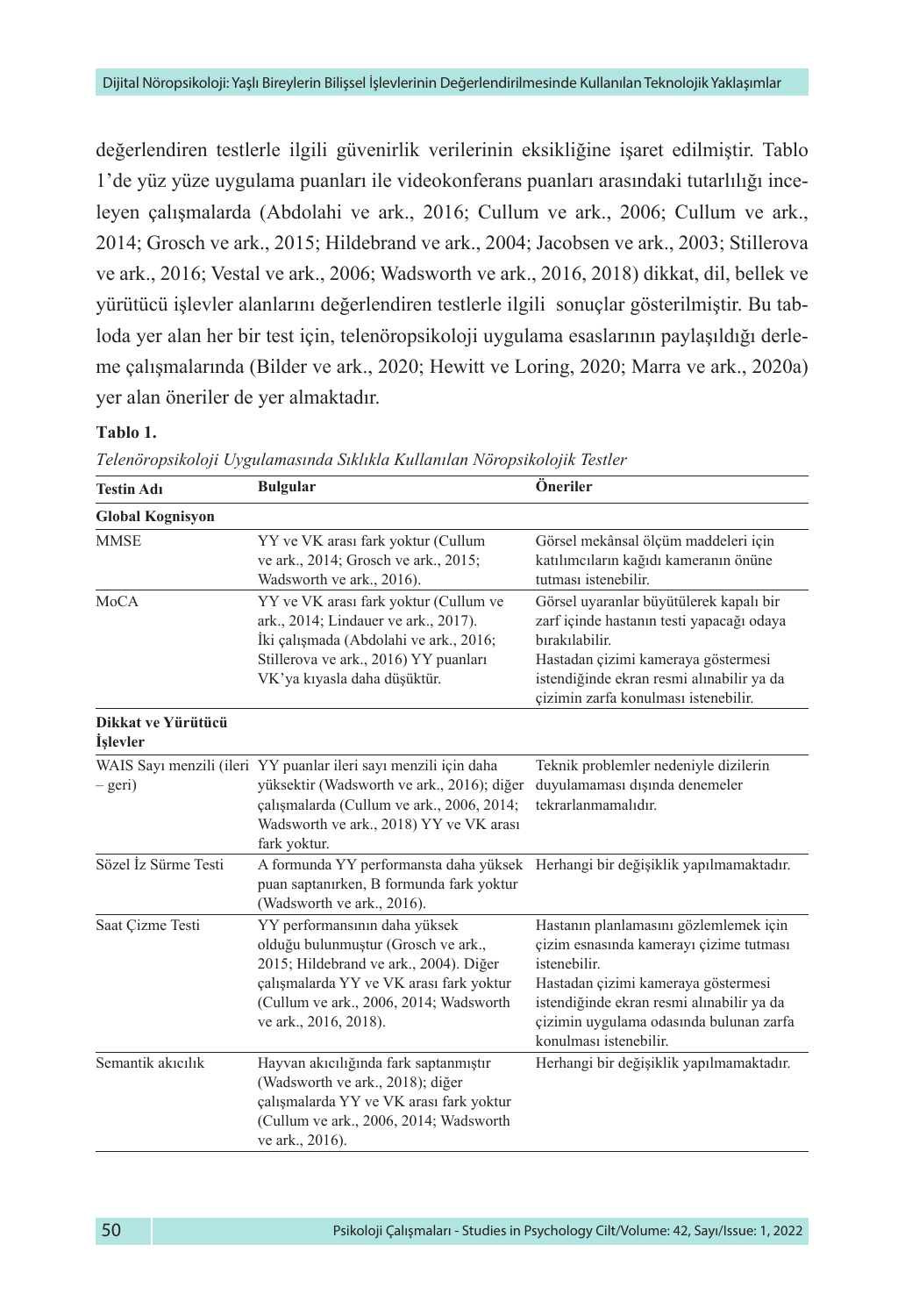| Leksikal akıcılık                  | YY ve VK arası fark yoktur (Cullum ve<br>ark., 2006, 2014; Hildebrand ve ark., 2004;<br>Wadsworth ve ark., 2016, 2018; Vestal ve<br>ark., 2006).                                                                                                                                      | Herhangi bir değişiklik yapılmamaktadır.                                                                                                                                                                                  |
|------------------------------------|---------------------------------------------------------------------------------------------------------------------------------------------------------------------------------------------------------------------------------------------------------------------------------------|---------------------------------------------------------------------------------------------------------------------------------------------------------------------------------------------------------------------------|
| Dil İşlevleri                      |                                                                                                                                                                                                                                                                                       |                                                                                                                                                                                                                           |
|                                    | Boston Adlandırma Testi YY'de daha iyi performans bulunmuştur<br>(Wadsworth ve ark., 2016); diğer<br>çalışmalarda YY ve VK arası fark yoktur<br>(Cullum ve ark., 2006, 2014; Wadsworth<br>ve ark., 2018).                                                                             | Görsel büyüklüğü ve kalitesi standart<br>olacak şekilde, uygulayıcı şekilleri ekrana<br>tutabilir ya da ekrandan paylaşabilir.                                                                                            |
| WAIS - Sözcük<br>Dağarcığı         | YY ve VK fark yoktur (Hildebrand ve<br>ark., 2004; Jacobsen ve ark., 2003).                                                                                                                                                                                                           | Herhangi bir değişiklik yapılmamaktadır.                                                                                                                                                                                  |
| <b>Bellek</b>                      |                                                                                                                                                                                                                                                                                       |                                                                                                                                                                                                                           |
| Rey İşitsel Sözel<br>Öğrenme Testi | YY ve VK arasında anlık bellek ve<br>gecikmiş hatırlama açısından fark<br>mevcuttur (Hildebrand ve ark., 2004).                                                                                                                                                                       | Hastaya hatırlaması istenen kelimeleri<br>yazmaması ya da kaydetmemesi gerektiği<br>belirtilmelidir.<br>Uygulamacı hastaların kelimeleri<br>kaydetmediğinden emin olmak için hastayı<br>gözlemlemelidir.                  |
| Testi                              | Hopkins Sözel Öğrenme Anlık bellekte, bir çalışmada (Cullum ve<br>ark., 2006) VK'da daha iyi performans<br>saptanmıştır; diğer çalışmalarda hem anlık<br>bellekte hem de gecikmiş hatırlamada YY<br>ve VK arası fark yoktur (Cullum ve ark.,<br>2006, 2014; Wadsworth ve ark., 2018). | Rey İşitsel Sözel öğrenme Testi'ndeki<br>önerilerin aynısı geçerlidir.                                                                                                                                                    |
|                                    | WAIS- Mantıksal Bellek Anlık bellek puanı VK'da daha yüksek<br>bulunurken, gecikmiş hatırlama için YY<br>ve VK arası fark yoktur (Jacobsen ve ark.,<br>2003).                                                                                                                         | Hastaya hatırlaması istenen hikâye ile ilgili<br>detayları yazmaması ya da kaydetmemesi<br>gerektiği belirtilmelidir.<br>Uygulamacı hastaların hiçbir şey<br>kaydetmediğinden emin olmak için hastayı<br>gözlemlemelidir. |

*Not:* MMSE: Mini Mental Durum Değerlendirmesi, MoCA: Montreal Bilişsel Değerlendirme, YY: Yüz yüze, VK: Video-konferans, WAIS: Wechsler Yetişkin Zekâ Ölçeği

Videokonferans uygulaması için bağlantı hızı, uygulama yapılan yerin özellikleri, test güvenliği gibi faktörlerin önemli olduğu belirtilmektedir (Cullum ve Grosch, 2012). Her ne kadar, Bearly ve arkadaşları (2017) bağlantı hızının sadece 75 yaş üstündeki kişilerin test uygulamaları açısından farklılık yarattığını gösterse de, görsel ve işitsel verinin aktarılma hızı ya da dalga genişliği (bandwidth) videokonferans uygulamaları için önemlidir. Fatehi ve arkadaşları (2015) yaptıkları derleme çalışmasında, araştırmaların büyük bir oranının ortalama hız (384 kbit/s – 1Mbit/s) kullandıklarını bildirmiştir. Yazarlar, düşük dalga genişliğinin (<384 kbit/s) görüntü kalitesini kötüleştirmesi nedeniyle, yüksek dalga genişliği olan hızlı bir bağlantının (tercihen 1Mbit/s üstü) videokonferans uygulamaları için gerekli olduğunu belirtmişlerdir.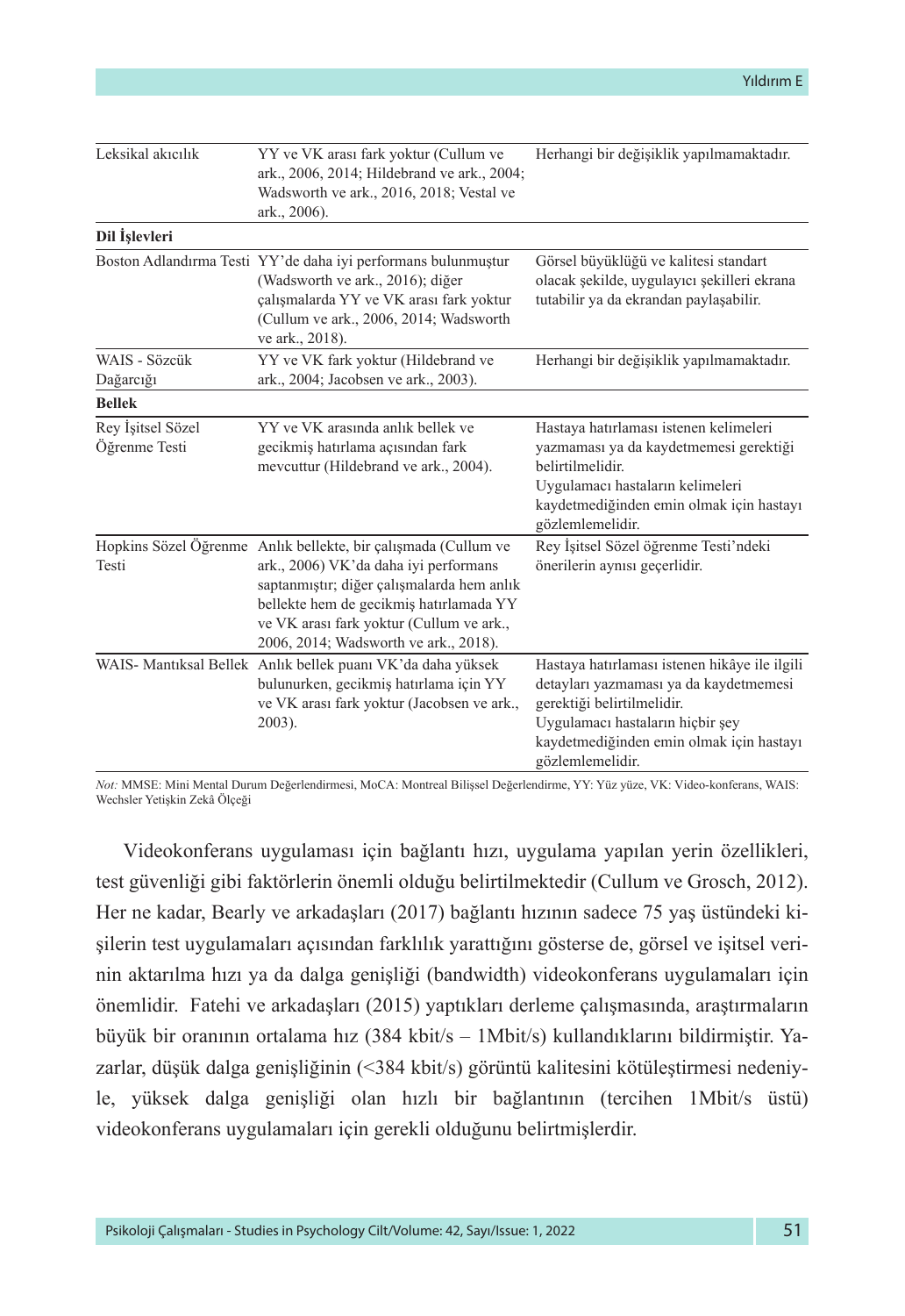Test performansını etkileyebilecek çevresel faktörlerle ilgili önlemlerin alınması, videokonferans uygulamalarının başarılı bir şekilde gerçekleştirilmesi için önem taşımaktadır (Cullum ve Grosch, 2012). Hastanın dikkati çelebilecek uyaranlardan arındırılmış sessiz ve ışıklı bir ortamda olması ve monitöre ya da kameraya uygun bir uzaklıkta rahat bir şekilde oturması gerekmektedir. Uygulamacının, uygulama öncesinde hoparlör ve monitörün optimum kalitede çalışıyor olduğundan, bağlantı hızı ile ilgili bir sorun olmadığından ve uygulama ilgili tüm materyallerin hastanın ulaşabileceği şekilde hazır olduğundan emin olması gerekmektedir. Mevcut uygulamalar, videokonferans yapılacak ortamı ayarlama, araç ve gereçlerin kurulumunu yapma, hastayı oryante etme ve hastaya test cevap formlarını iletme ve toplama işlerinden sorumlu olan bir teknisyenin olduğu uydu kliniklerinde yapılmakla birlikte (Marra ve ark., 2020a), iki çalışmada (Abdolahi ve ark., 2016; Stillerova ve ark., 2016) hastalara kendi evlerinde test uygulanmıştır. Her iki yöntemde de videokonferans uygulamalarının yüz yüze uygulamalarla tutarlı olduğu görülse de doğrudan hastanın evinde uygulanan yöntemde birçok değişkenin yapısal geçerliliği bozabileceği unutulmamalı ve gerekli çevresel önlemler alınmasına dikkat edilmelidir (Stillerova ve ark., 2016). Görüşme öncesinde hastaya ya da hasta yakınına videokonferans için kullanılacak cihazın (çalışan mikrofon ve kamerası olan ve en az 25 cmlik bir ekrana sahip bilgisayar ya da tablet) ve internet bağlantısının sahip olması gereken özelliklerinin (süre ya da veri sınırlaması olmayan mümkünse bireysel bağlantı) belirtilmesi gerekmektedir (Bilder ve ark., 2020). Buna ek olarak, videokonferans görüşmesinin yapılacağı platformun (örn., Zoom, Google-Meet) nasıl kullanılacağı ve bağlantı kopması ya da cihaz ile ilgili bir sorunla karşılaşıldığında hangi adımların takip edilmesi gerektiği hususunda bilgilendirme yapılması da önem taşımaktadır. Bu noktada, videokonferans görüşmesi öncesinde hasta ile videokonferans platformunda alıştırma yapılması faydalı olabilir (örn., hastadan basit bir çizim istenmesi ve bu çizimi kameraya tutması). Diğer bir yandan, dikkati çeldirebilecek uyaranlardan arındırılmış (örn., telefon, televizyonun kapalı olması), sessiz ve iyi aydınlatılmış bir ortamda videokonferansa bağlanılması ve test materyallerinin görsel ve işitsel kaydının alınmaması gerektiği konusunda hasta ve/veya hasta yakını ile anlaşma sağlanması gerekmektedir. Tüm bunlara ek olarak, hastanın özel gereksinimleri ya da yardıma ihtiyacı olduğu durumlar var ise bunlara dair önlemlerin de alınması önem teşkil etmektedir.

Diğer bir taraftan, her hastanın videokonferans uygulamasına uygun olmayabileceği de akıldan çıkarılmamalıdır. Hewitt ve Loring (2020), klinik tecrübeleri ışığında bazı durumlarda ya da vakalarda videokonferans uygulamasının yapılmaması gerektiğini be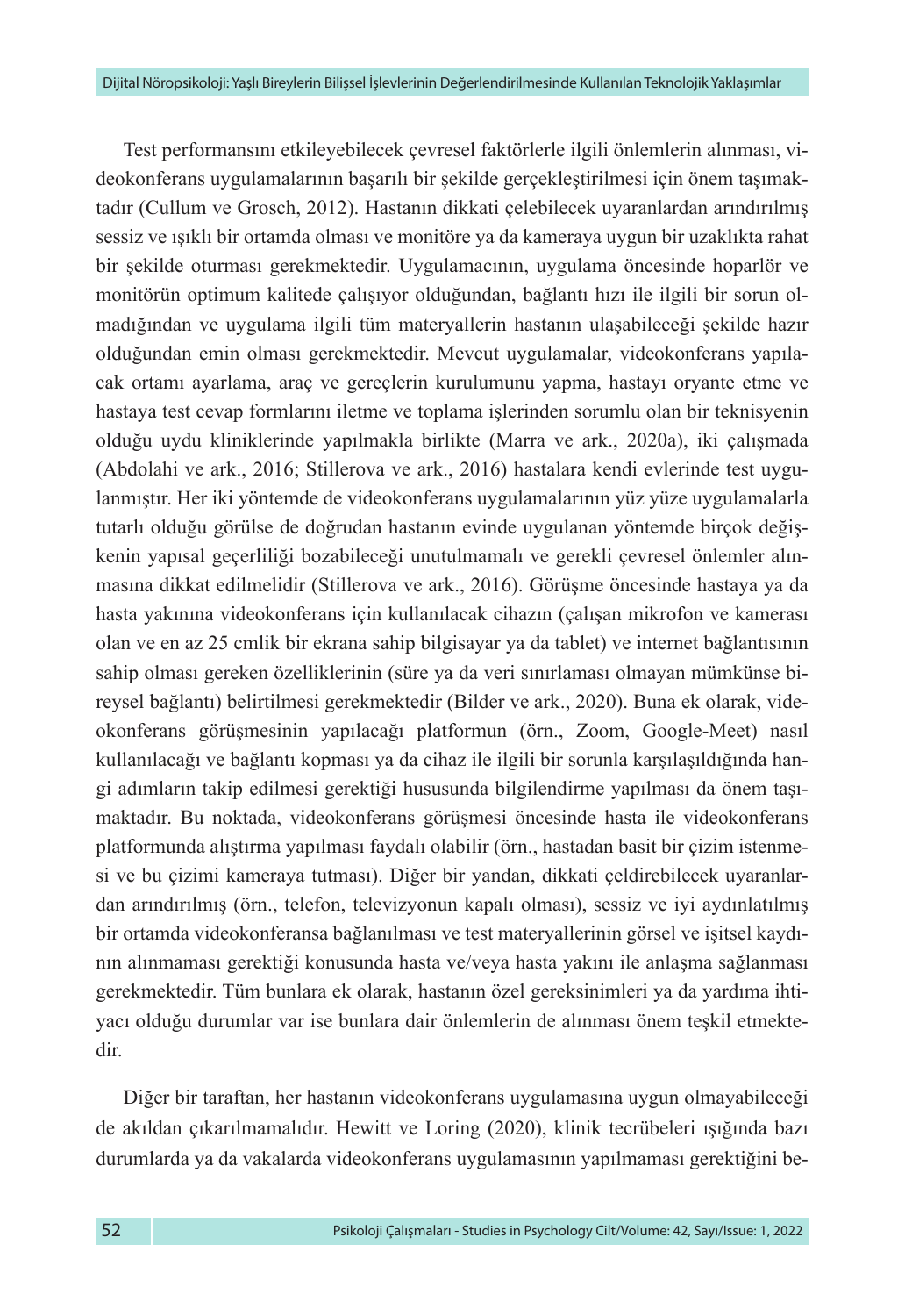lirtmişlerdir. Bu durumları yazarlar şu şekilde sıralamıştır: videokonferans platformundaki alıştırmanın 30 dakikadan fazla sürdüğü vakalar, işitme veya gözlük kullanmasına karşın görme sorunları olan ve bu nedenle test maddelerinin tekrarlanmasını isteyen hastalar ve dikkati ileri derece bozuk olan orta ya da ileri demans hastaları.

## **Bilgisayarlı ve Mobil Bilişsel Değerlendirme Test ve Bataryaları**

Nöropsikolojik değerlendirmenin bilgisayar-tablet aracılığıyla ya da mobil teknolojilerle dijital olarak uygulanması, testlerin daha geniş kesimlere uygulanabilirliğini beraberinde getirmekte ve ölçüm ve standardizasyon açısından zenginlik sağlamaktadır (Germine ve ark., 2019). Bunlara ek olarak, nöropsikolojik değerlendirme, dijital uygulama ile uygulayıcının önyargılarından arındırılmaktadır (Zygouris ve Tsolaki, 2015). Buna karşın, değerlendirmeye alınan kişi ya da hastanın gözlenemiyor oluşu, hastanın genel anlamda değerlendirilmesi için eksiklik yaratmaktadır. Testlerin normatif verilerinin ve psikometrik standartlarının eksik olması ve özellikle yaşlı bireylerin bilgisayar kullanımı ile ilgili bilgi ve deneyimlerinin olmaması ve bilgisayar kullanımına dair endişelerinin olması nedeniyle test performanslarının olumsuz etkilenmesi, yöntem ile ilgili diğer dezavantajlar içinde yer almaktadır (Miller ve Barr, 2017; Zygouris ve Tsolaki 2015). Buna ek olarak, iPad uygulaması gibi mobil uygulamalarda ya da kişinin kendi bilgisayarı üzerinden yapılan bireysel test uygulamalarında cihazın teknik özellikleri ve internet bağlantı hızı gibi etkenler de olumsuzluk yaratabilmektedir (Germine ve ark. 2019).

Bu alan ile ilgili olarak, var olan nöropsikolojik testlerin dijitalleştirilmesi ya da yeni test ve görevlerin geliştirilmesini içeren birçok çalışma yapılmaktadır. Mevcut bilgisayarlı ve mobil temelli batarya ve testleri içeren derleme çalışmalarının (Aslam ve ark., 2018; García-Casal ve ark., 2017; Zygouris ve Tsolaki, 2015), dikkat çektiği önemli bir ortak nokta, bu batarya ve uygulamaların yüz yüze nöropsikolojik değerlendirmenin yerini alma amaçlı olmadığıdır. Bu yöntemlerle demans tanısı koymanın mümkün olmadığı ve bu yöntemlerin sadece bilişsel bozukluk gösteren bireylerin saptanması ve gerekli yönlendirmelerin yapılması için kullanılabilir özellikte olduğu belirtilmektedir. Tablo 2'de en sık kullanılan ve psikometrik inceleme çalışmaları yapılmış bilgisayarlı bataryalar ve mobil değerlendirme uygulamaları yer almaktadır.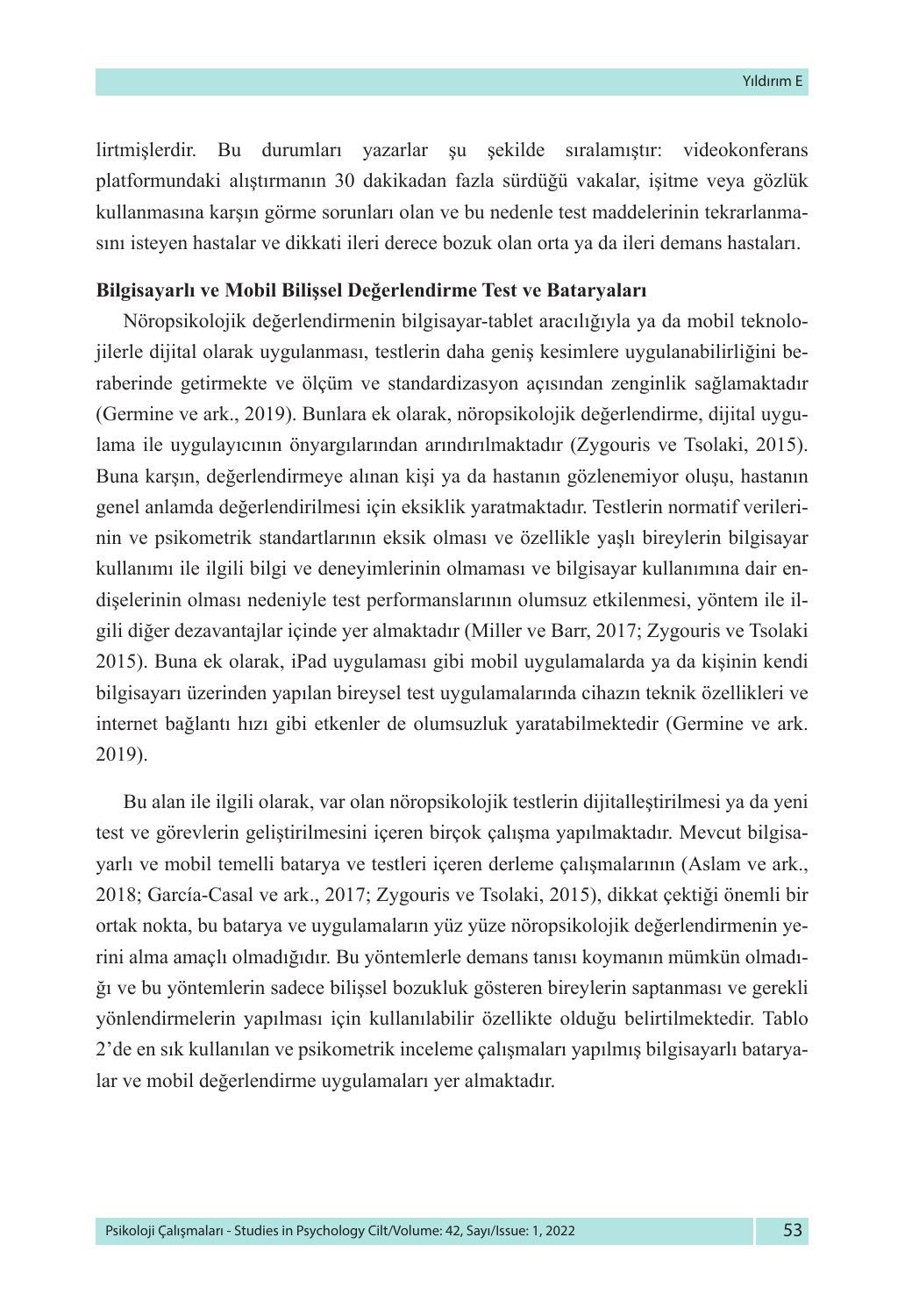| Bataryanın Adı                                                                                                                                                             | Donanım (Girdi)<br>Kullanılan                                                    | Ölçtüğü Alanlar<br>Bilgisayarlı ve Mobil Nöropsikolojik Testler ve Bataryalar                                                                                                      | Test güvenirlik<br>Test-tekrar | Uygulama Süresi                                       | Uygulayıcı                                                                     |
|----------------------------------------------------------------------------------------------------------------------------------------------------------------------------|----------------------------------------------------------------------------------|------------------------------------------------------------------------------------------------------------------------------------------------------------------------------------|--------------------------------|-------------------------------------------------------|--------------------------------------------------------------------------------|
| Otomatize Nöropsikolojik<br>Metrikleri (Automatic<br>Assessment Metrics)<br>Neuropsychological<br>Değerlendirme                                                            | uygulamalarımevcut)<br>Masa üstü/dizüstü<br>bilgisayar (Web-<br>temelli ve mobil | Bellek, dikkat, odaklanma, Cole ve ark., 2013;<br>hızı, karar verme, yürütücü<br>tepki süresi, işlemleme<br>işlevler                                                               | Kaminski ve ark., 2009         | 45-50 dak. (geniş batarya)<br>20 dak. (temel batarya) | (Web temelli ve mobil<br>uygulamada bireysel<br>Test uygulayıcısı<br>uygulama) |
| <b>BrainCheck</b>                                                                                                                                                          | Mobil uygulama                                                                   | işlemleme hızı, yürütücü<br>Dikkat, epizodik bellek,<br>işlevler, akıl yürütme                                                                                                     |                                | 20 dak.                                               | Bireysel uygulama                                                              |
| Hafif Bilişsel Bozukluk<br>Computer Assessment<br>of Mild Cognitive<br>Değerlendirmesi<br>için Bilgisayar<br>Impairment)                                                   | Tablet                                                                           | dikkat, yürütücü işlevler,<br>Bellek (sözel, sözel<br>olmayan, işlevsel),<br>işlemleme hızı                                                                                        | Saxton ve ark., 2009           | 25-30 dak.                                            | Bireysel uygulama (test<br>uygulayıcısı tarafından<br>başlatılır)              |
| için Bilgisayar Uygulamalı<br>Screen for Mild Cognitive<br>(Computer-Administered<br>Hafif Bilişsel Bozukluk<br>Nöropsikolojik Tarama<br>Neuropsychological<br>Impairment) | Masa üstü bilgisayar<br>(Dokunmatik ekran)                                       | Bellek, dil, yürütücü<br>işlevler                                                                                                                                                  | Tornatore ve ark., 2005        | 30 dak.                                               | Bireysel uygulama (test<br>uygulayıcısı tarafından<br>başlatılır)              |
| Cambridge Nöropsikolojik<br>(Neuropsychological Test<br>Test Otomatize Bataryası<br>Automated Battery                                                                      | Masa üstü bilgisayar<br>(Dokunmatik ekran)                                       | kontrolü, sosyal kognisyon<br>Görsel bellek, yürütücü<br>işlevler, çalışma belleği<br>semantik/sözel bellek,<br>karar verme ve tepki<br>ve planlama, dikkat,<br>ve tarama/aşinalık | Lowe ve Rabbitt, 1998          | 30-90 dak.                                            | Test uygulayıcısı                                                              |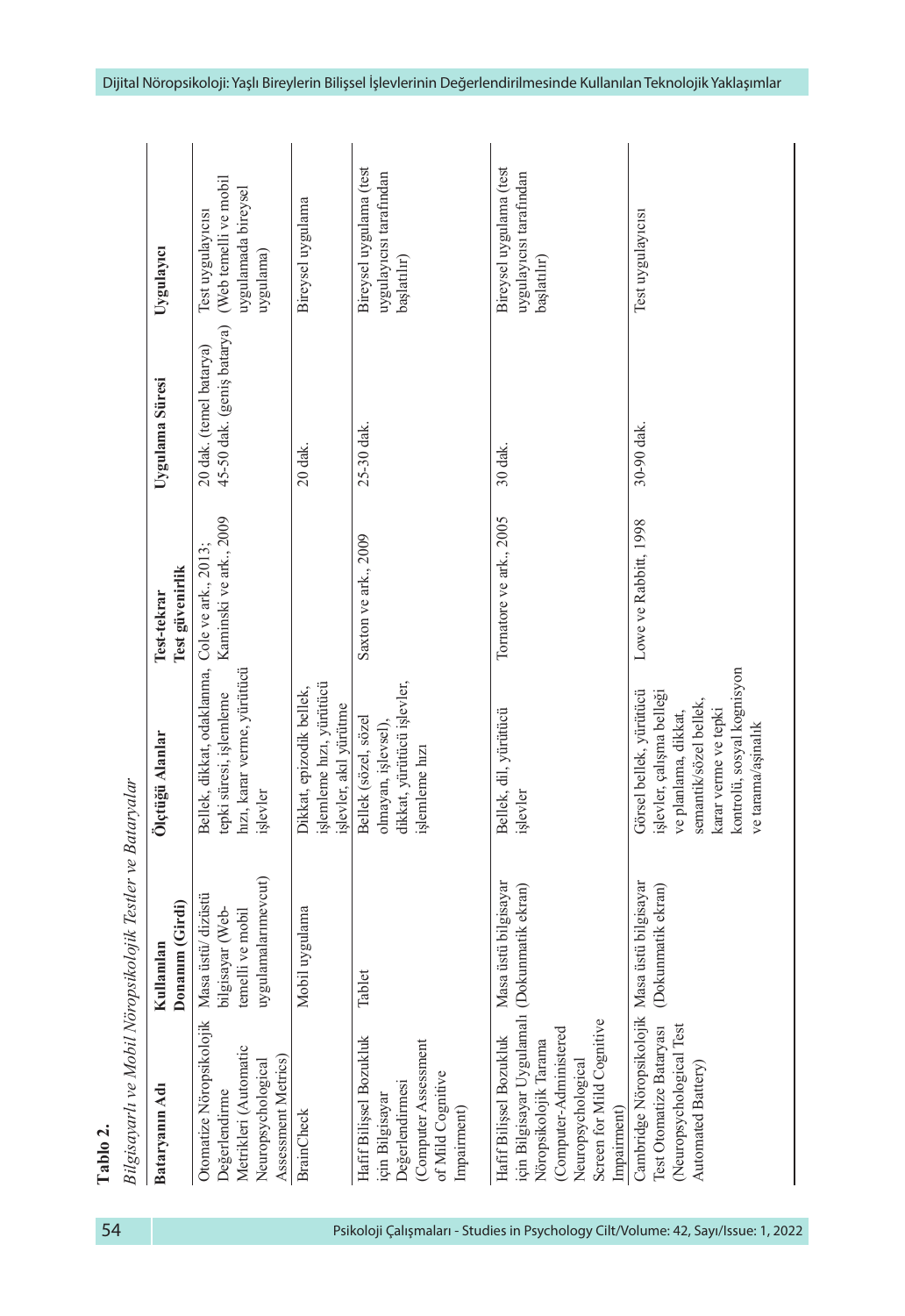|                                                                                                                                   | (klavye tuşları) / web<br>Masa üstü bilgisayar<br>temelli uygulama | şlemleme hızı, tepki hızı,<br>karmaşık dikkat, bilişsel<br>yürütücü işlevler,<br>esneklik                                                                | (2006)                  |            | uygulayıcısı tarafından<br>başlatılır) (web temelli<br>versiyonda bireysel<br>uygulama) |
|-----------------------------------------------------------------------------------------------------------------------------------|--------------------------------------------------------------------|----------------------------------------------------------------------------------------------------------------------------------------------------------|-------------------------|------------|-----------------------------------------------------------------------------------------|
| Bilgisayarlı Değerlendirme<br>Sistemi (Cognitive Drug<br>Bilişsel İlaç Araştırması<br>Research Computerized<br>Assessment System) | Dizüstü bilgisayar (2 tuşlu Dikkat, sözel ve görsel<br>bir cihaz)  | çalışma belleği, işlemleme<br>mekânsal hatırlama,<br>hızı, psikomotor hız                                                                                | Simpson ve ark., 1991   | 30 dak.    | Test uygulayıcısı                                                                       |
| CogState                                                                                                                          | klavye tuşu ya da fare)<br>Dizüstü bilgisayar (2                   | öğrenme ve görsel dikkat<br>Işlemleme hızı, dikkat,<br>karar verme, görsel<br>ve epizodik bellek                                                         | Hammers ve ark., 2011   | 15-25 dak. | Test uygulayıcısı                                                                       |
| Mindstreams - BrainCare                                                                                                           | Masa üstü bilgisayar (Fare<br>ve klavye)                           | yürütücü işlevler, dikkat<br>görsel mekansal dikkat,<br>Sözel ve sözel olmayan<br>bellek, sözel akıcılık,<br>bilgi işlemleme hızı,<br>ve motor beceriler | Schweiger ve ark., 2003 | 45-60 dak. | Test uygulayıcısı                                                                       |
| Amerikan Ulusal Sağlık<br>Enstitüsü Araç Kutusu<br>NIH Toolbox)                                                                   | (Dokunmatik ekran).<br>Masa üstü bilgisayar<br>Tablet              | Yürütücü işlevler, epizodik Heaton ve ark., 2014<br>bellek, dil, bilgi işlemleme<br>hızı, çalışma belleği,<br>dikkat                                     |                         | 30 dak.    | Destek ile bireysel<br>uygulama                                                         |
| GrayMatters                                                                                                                       | Masa üstü bilgisayar<br>(Dokunmatik ekran)                         | Görsel bellek ve yürütücü<br>işlevler                                                                                                                    | Brinkman ve ark., 2014  | 20 dak.    | Bireysel uygulama                                                                       |

Yıldırım E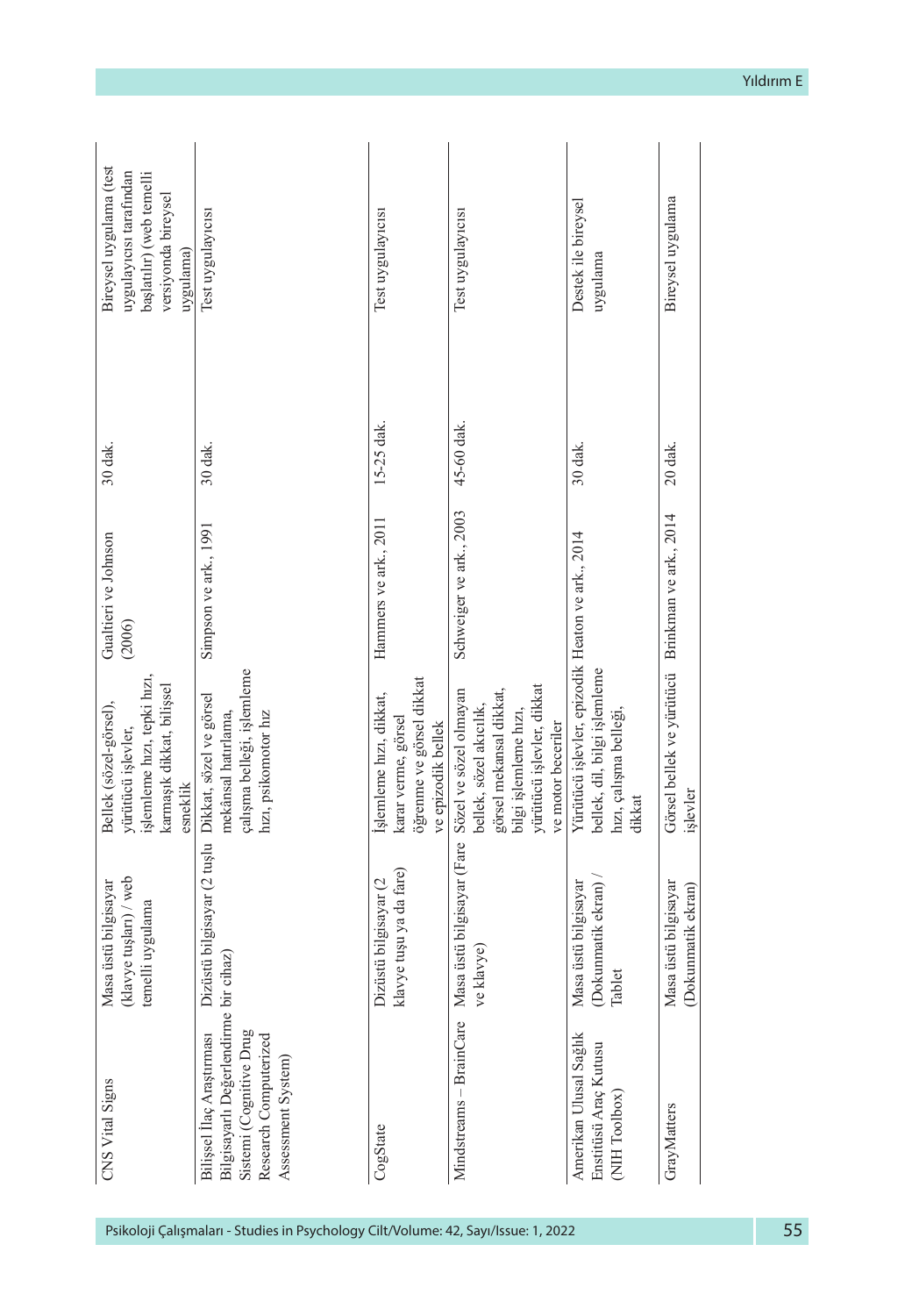Her ne kadar, Tablo 2'de yer alan birçok batarya ve uygulama dikkat, işlemleme hızı, bellek, yürütücü işlevler, görsel mekansal işlevler gibi temel bilişsel alanları değerlendiriyor olsa da, bu değerlendirme araçları farklı test ve görevler içermektedir. Bu nedenle, mevcut bataryaların ya da batarya içinde yer alan spesifik testlerin kullanım amacına ve mevcut imkanlara göre seçilip kullanılması önem taşımaktadır. Örneğin, akademik, klinik ve farmakolojik çalışmalarda sıklıkla kullanılan Cambridge Nöropsikolojik Test Otomatize Bataryası (Neuropsychological Test Automated Battery - CAN-TAB) içinde yer alan ve CANTAB'ın mobil uygulamasının temel olarak dayandığı görsel epizodik belleği ölçen Eşleştirilmiş Bağlam Öğrenme (Paired Associate Learning - PAL) görevinde, AH ve HBB hastalarının ciddi anlamda bozulmuş performans gösterdikleri saptanmış (Junkkila ve ark., 2012) ve bu testin klinik öncesi AH için bir belirteç olarak kullanılabileceği öne sürülmüştür (Egerházi ve ark., 2007). Tam tersi şekilde, Otomatize Nöropsikolojik Değerlendirme Metrikleri (The Automated Neuropsychological Assessment Metrics - ANAM) ve Amerikan Ulusal Sağlık Enstitüsü Araç Kutusu (The National Institutes of Health Toolbox - NIHTB) gibi bazı testlerin, gecikmiş bellek değerlendirmesi yapan testleri içermediğinin akılda bulundurulması ve gerekli testler ile birleştirilerek değerlendirmenin yapılması gerekmektedir. Diğer bir yandan, CogState, uygulama etkisinin değerlendirmeye katkı sağladığı tek bilgisayarlı ölçüm aracı olma özelliğini taşımaktadır (Falleti ve ark., 2006). Bu testteki uygulama etkisinin, sağlıklı yaşlı bireyleri HBB hastalarından başarılı bir şekilde ayırt etme gücüne sahip olduğu belirtilmiştir (Darby ve ark., 2002). Bu açıdan, sık aralıklarla nöropsikolojik değerlendirme yapılması gereken durumlarda CogState kullanımı daha avantajlı görünmektedir. Zygouris ve Tsolaki (2015) tarafından yapılan ve bataryaları; değerlendirme, tarama ve kısa tarama testleri adı altında üç grupta inceleyen kategorizasyon, araştırmacılar ve klinisyenler için uygun yöntemin belirlenmesi açısından faydalı olabilir.

Mevcut batarya ve uygulamalar, farklı donanım ve kullanım özelliklerine sahiptir. Garcia-Casal ve arkadaşlarının (2017) yaptıkları sistematik derleme çalışmasında, masaüstü/dizüstü bilgisayar, tablet ve akıllı telefonlarla ulaşılabilen mobil teknolojiler ve web temelli uygulamaların sıklıkla kullanılan altyapılar olmasına karşın, en sık kullanılan altyapının masaüstü/dizüstü bilgisayar olduğu belirtilmiştir. Yazarlar, sıklıkla girdilerin dokunmatik ekran, klavye ve fare aracılığı ile girildiğini; fakat dokunmatik ekranın olumlu taraflarına karşın birçok yöntemin dokunmatik ekran ile uygulamaya sahip olmadığı sonucuna ulaşmışlardır. Buna ek olarak, her ne kadar bazı yöntemlerin evde bi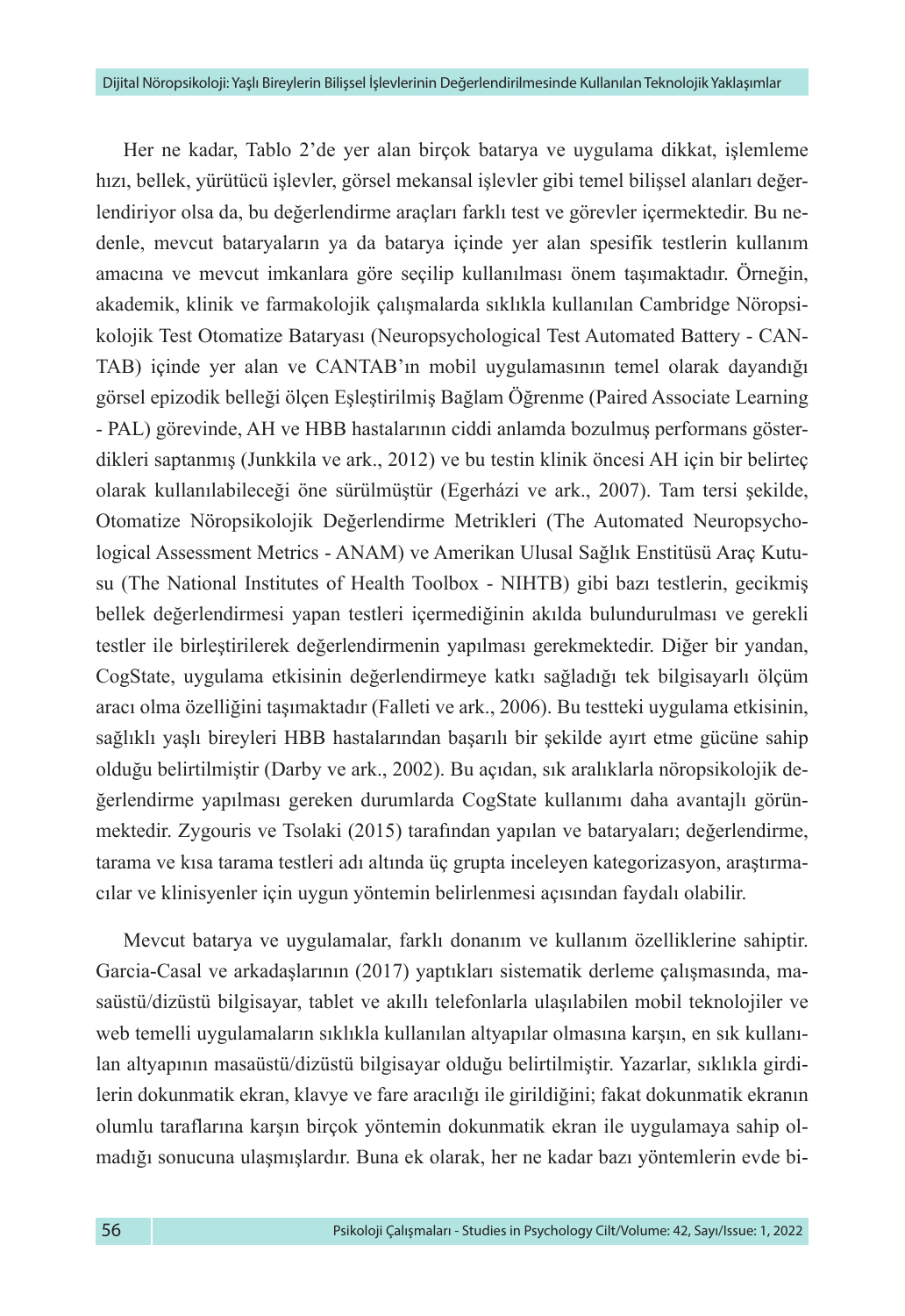reyler tarafından tek başına uygulanabilme potansiyeli olsa da mevcut uygulamaların büyük çoğunluğunun sadece klinikte uygulama teknisyeni ile uygulanabilen yöntemler olduğu gözlenmiştir.

Klinik kullanım dışında, bireylerin kendi performanslarını değerlendirebilecekleri birçok farklı uygulama bulunmaktadır, fakat çok az yöntem evde uygulama açısından geçerli ve güvenilirdir (Charalambous ve ark., 2020). Bu uygulamalar içinden, Bilişsel İlaç Araştırması Bilgisayarlı Değerlendirme Sistemi'ne (Cognitive Drug Research Computerized Assessment - CDR) dayanan CogTrack ve MyCognition<sup>1</sup> web temelli uygulamalar; BrainCheck Memory<sup>2</sup> ve Mezurio<sup>3</sup> ise mobil uygulamalar içinden ön plana çıkmaktadır. Buna ek olarak, yakın tarihli bir çalışmada (Backx ve ark., 2020), geçerli ve güvenilir bir bilgisayarlı değerlendirme yöntemi olan CANTAB'ın web temelli versiyonunu, masaüstü versiyonu ile karşılaştırılarak web temelli versiyonun güvenirliği incelenmiştir. Özellikle işlemleme hızıyla ilgili sonuçların genellenebilmesi için daha fazla çalışmaya ihtiyaç olduğunu söylenebilir. Diğer bir yandan, bireysel uygulamaya dayanan yöntemler boylamsal çalışmalar için de önem taşımaktadır. Örneğin, CogTrack uygulaması ile PROTECT<sup>4</sup> isimli çalışmada, 50 yaş üzerindeki sağlıklı yaşlı bireylerin bilişsel işlevleri 10 yıl boyunca takibi amaçlanmıştır (Huntley ve ark. 2018). Yine Mezurio isimli uygulama PREVENT isimli çalışmada kullanılmaktadır (Lancaster ve ark., 2020).

Psikometrik özellikler açısından değerlendirildiğinde, birçok batarya ve uygulamanın test - tekrar test güvenirlik çalışmasının yapıldığı gözlenmektedir (Brinkman ve ark., 2014; Cole ve ark., 2013; Hammers ve ark., 2011; Heaton ve ark., 2014 ; Gualtieri ve Johnson, 2006; Lowe ve Rabbitt, 1998; Saxton ve ark., 2009; Schweiger ve ark., 2003; Simpson ve ark., 1991; Tornatore ve ark., 2005). Bu yöntemlerin MMSE, MoCA, Rey İşitsel Sözel Öğrenme Testi, İz Sürme Testi, Stroop gibi klasik kâğıt kalem testleri ile istatistiksel ilişkisi incelenmiş ve uyum geçerlilikleri de analiz edilmiştir. Ayrıca, birçok yöntemin ayırt edicilik geçerlilik çalışmaları da yapılmıştır. Buna karşın, psikometri açısından önem taşıyan faktör analizi çalışmalarının diğer psikometrik çalışmalara kıyasla daha az yapıldığı görülmektedir. CANTAB (Lenehan ve ark., 2016), NIHTB

<sup>1</sup> https://mycognition.com/

<sup>2</sup> https://braincheck.com/individuals/memory

<sup>3</sup> https://mezur.io

<sup>4</sup> https://www.protectstudy.org.uk/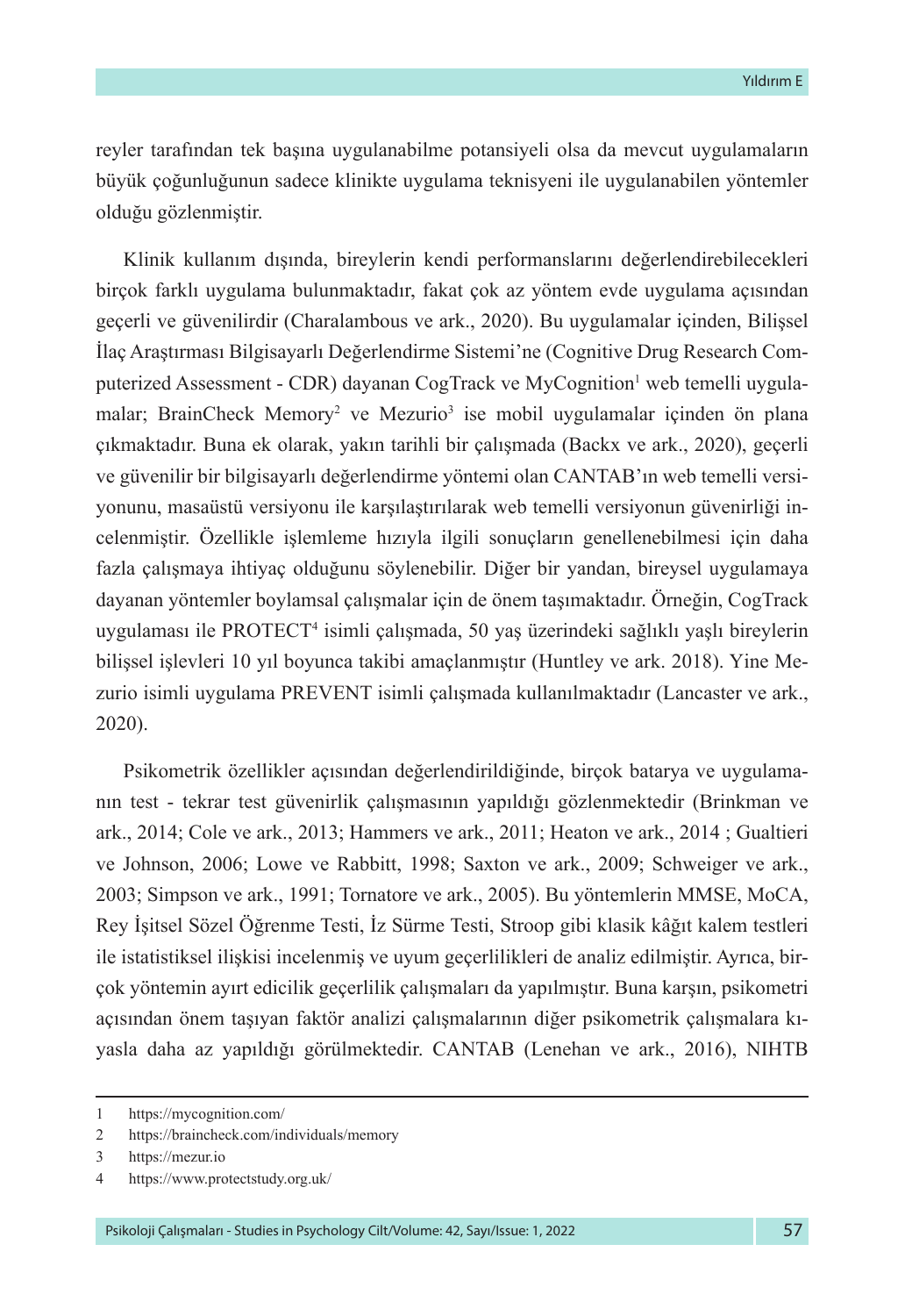(Mungas ve ark., 2014) ve CANS-MCI (Tornatore ve ark., 2005) faktör analizi yapılan bataryalar arasındadır.

Aslam ve arkadaşları (2018) yaptıkları derleme çalışmasında, CANTAB, NIHTB gibi bazı bataryaların HBB ve erken demans açısından ayırt edici hassasiyete sahip olduğunu ve her ne kadar kesme puanlarının belirlenmesi ile ilgili eksiklikler olsa da, bu bataryaların, klinik olarak karar verme açısından duyarlılığı yüksek bir araç olma potansiyeli taşıdığını belirtmişlerdir. Nitekim, yakın tarihli iki meta analizde (Chan ve ark., 2018; 2021), bilgisayarlı görsel ve sözel bellek testlerinin ve Saat Çizme Testinin HBB ve demans açısından tanısal ayırt edici gücünün, kâğıt kalem testlerinin gücü ile benzer olduğu gösterilmiştir. Diğer bir yandan, bilgisayarlı batarya ve uygulamaların, amiloid beta ve tau birikimleri ve hippokampal hacim gibi nörodejeneratif süreçlere özgü biyo-belirteçler ile ilişkisini inceleyen çalışmaların sonuçları, bilgisayarlı ve mobil teknolojiye dayanan test ve bataryaların demans açısından risk taşıyan kişileri ve klinik öncesi AH hastalarını saptamada duyarlı olabileceğini öne sürmektedir. Örneğin, NIH-TB bataryasının akıcı kompozit puanının (O'Shea ve ark., 2016; Snitz ve ark., 2020), CANTAB içinde yer alan PAL testinin (Nathan ve ark., 2017) ve CogState (Racine ve ark., 2016) puanlarının biyo-belirteçlerle bağlantılı olduğu bulunmuştur. Diğer bir taraftan, nöropsikolojik testlerin, tanı koyma sürecinde olduğu kadar hastalığın takip edilmesi sürecinde de kullanılan bir yöntem olduğu bilinmektedir (Lezak, 2004). Fakat bilgisayarlı bataryaların ve testlerin hastalığın ilerlemesini takip etme açısından uygunluğu belirsizdir. Hem bu konu ile ilgili çalışmalar yetersizdir (Aslam ve ark., 2018), hem de her ne kadar bataryalar içindeki testlerin alternatif formları olsa da, tekrarlayan uygulamalarda uygulama etkisini raporlayan çalışmalar (örn., Cole ve ark., 2013; Rijnen ve ark., 2018) kafa karışıklığı yaratmaktadır.

Tablo 2'de özetlenen bilgisayarlı nöropsikolojik batarya ve mobil uygulamaları içeren yöntemlerin hepsi yurtdışında geliştirilmiştir ve CNSVital ve CDR haricindeki yöntemlerin Türkçe seçeneği bulunmamaktadır. Türkçe dil seçeneği sunan yöntemlerin Türkiye norm verileri ve Türkçeye çevrilen maddeler ile ilgili geçerlik ve güvenirlik çalışmaları henüz mevcut değildir. Bu yöntemlere ek olarak, Zorluoglu ve arkadaşları (2015), demans hastalarındaki bilişsel işlevleri tarama amaçlı bir mobil uygulama geliştirmişlerdir. Bu, Türkiye'de geliştiren ilk ve tek mobil nöropsikolojik değerlendirme uygulaması olma özelliğini taşımaktadır. Dikkat, bellek, yürütücü işlevler, dil, aritmetik ve görsel mekansal işlevleri değerlendiren testleri içeren uygulamayı, bireyler kendi başla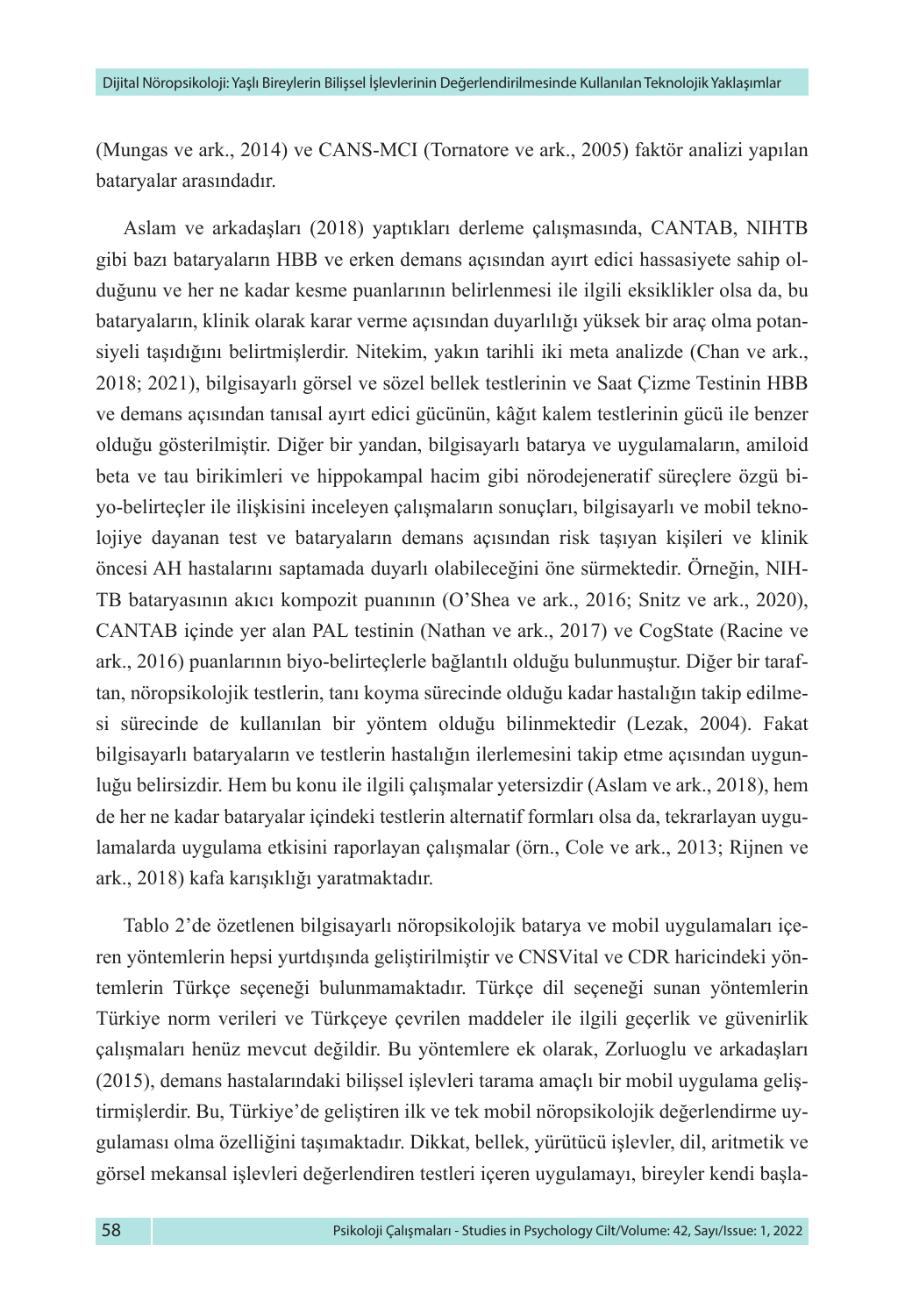rına yapmaktadırlar. On dört demans hastası ve dokuz sağlıklı yaşlı birey ile gerçekleştirilen çalışmada, uygulamanın global kognisyonu değerlendiren MoCA ile ilişkili olduğu bulunmuştur. Yüksek olmayan bir uyum geçerliği olan bu uygulamanın klinik kullanımı bulunmamaktadır.

Bilgisayarlı batarya ve uygulamalara ek olarak, pratikte sıklıkla kullanılan klasik kağıt-kalem testlerinin dijital versiyonları ile ilgili çalışmalar da yapılmaktadır. Saat Çizme Testi (Cohen ve ark., 2014) ve İz Sürme Testi (Fellows ve ark., 2017) ile ilgili çalışmalar mevcuttur. En sık kullanılan global bilişsel işleyiş tarama testilerinin de dijital versiyonları üzerinde çalışılmaktadır. MoCA testinin elektronik versiyonu orijinal versiyonuna sadık kalınarak mobil teknoloji alt yapısı ile hazırlanmıştır. Fakat yüz yüze uygulanan MoCa ile elektronik MoCA'nın karşılaştırıldığı çalışmalarda bulgular tartışmalıdır. Snowdon ve arkadaşları (2015), yüz yüze uygulanan MoCA puanlarının elektronik uygulamaya göre daha yüksek olduğunu bulurken; Berg ve arkadaşları (2018), iki versiyonun birbiri ile ilişkili olduğunu göstermiştir. Bu açıdan, görme sorunu yaşayan kişiler için geliştirilmiş olan ve bu nedenle dört görsel maddenin çıkarıldığı MoCA-Kör (MoCA-Blind) versiyonunun telefon uygulaması için geçerliğinin ve HBB ve demans için ayırt edici gücünün yüksek bulunduğu (Wittich ve ark., 2010) göz önüne alındığında, uzaktan uygulama için bu versiyonun daha iyi sonuçlar vereceği düşünülebilir. Yine sıklıkla kullanılan Addenbrooke Bilişsel Değerlendirme III için ACEmobil isminde bir uygulama geliştirilmiş (Newman ve ark., 2018) fakat bu uygulamanın geçerlilik ve güvenirlik çalışmaları henüz yapılmamıştır.

# **Sanal Gerçeklik Kullanılan Yöntemler**

Teknolojik gelişmelere bağlı olarak, sanal gerçeklik ile bilişsel değerlendirmenin yapılabileceğini gösteren çalışmalar hayata geçirilmeye başlanmıştır. Bilgisayarlı bataryalar içinde sadece Hafif Bilişsel Bozukluk için Bilgisayar Değerlendirmesi (Computer Assessment of Mild Cognitive Impairment) sanal gerçeklik görevi içermektedir. Akıllı Yaşlanma Gerçeklik Oyunu (Smart Aging Serious Game) ise sanal gerçekliğe dayanan bir yöntemdir ve bu yöntemin, HBB hastalarındaki sağ hippokampal nörodejenerasyonu, MoCA, Serbest ve İpuçlu Serbest Hatırlatma Testi ve İz Sürme Testi'nden daha hassas bir şekilde tespit ettiği bulunmuştur (Cabinio ve ark., 2020). Her ne kadar çok küçük bir örnekleme sahip olsa da, Zygouris ve arkadaşları (2017), yaptıkları çalışmada, Sanal Süper Market bilişsel eğitim egzersizlerinin bitirilme süresinin ve performanslarının HBB grubu için ayırt edici özellikte olduğunu rapor etmiştir. Eraslan Boz ve arkadaşları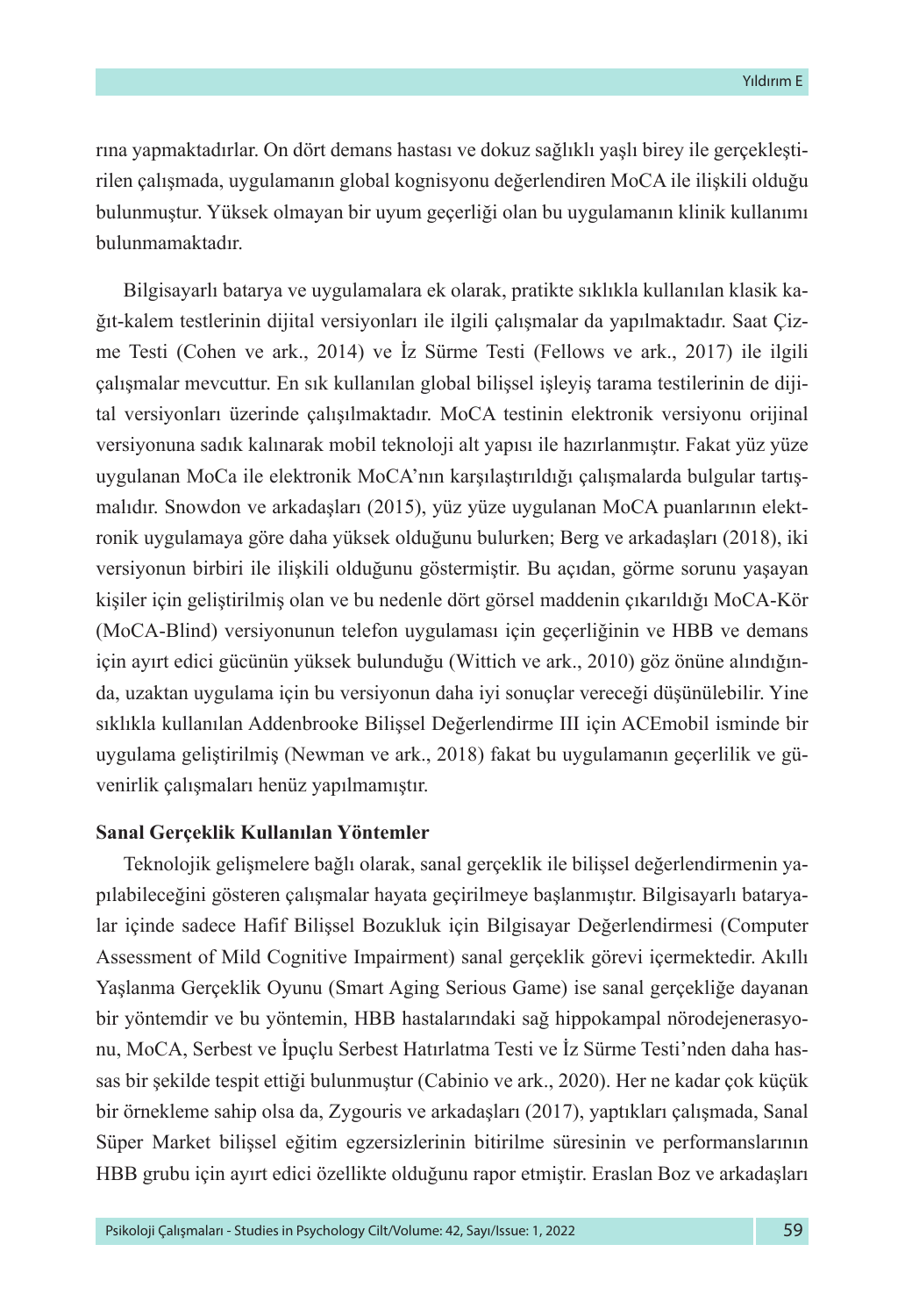(2020), Sanal Süper Market uygulamasını Türkiye'de kullanmış ve uygulamanın amnestik HKB hastalarını sağlıklı kontrol grubundan %81 doğru sınıflandırma oranında ayırt edebildiğini göstermiştir. Sanal gerçeklik çalışmaları dışında, arttırılmış gerçeklik teknolojisi ile kullanıcının ses, el mikrohareket ve mikrohata, postür değişikliği, göz takibi ve AH demansı için özel bir öneme sahip olan görsel mekansal navigasyon performansındaki mikrohata verisinin işlemlenmesi ile oluşturulan indeksin, HBB'den AH'ye dönüşen amiloid pozitif vakaların bilişsel bozulmalarını yordamada hassas olduğu bulunmuştur (Tarnanas ve ark., 2015).

# **Tartışma**

Hastalar açısından ulaşılabilirliğin artması, maliyetin düşmesi ve klasik yöntemlerle saptanamayan bulguların dijital teknolojiler ile saptanabiliyor olması nedeniyle gelecekte nöropsikolojinin dijitalleşeceği düşünülmektedir. Ayrıca, mevcut Covid–19 pandemisi nedeniyle, diğer sağlık hizmetlerindekine benzer şekilde, nöropsikoloji alanındaki dijitalleşme de hızla artmaktadır. Örneğin, Marra ve arkadaşları (2020b) nöropsikologlarla yaptıkları anket çalışmasında, nöropsikologların büyük bir çoğunluğunun Covid–19 pandemisi sırasında hızlı bir şekilde çoğunlukla videokonferans yöntemini kullanarak uzaktan test yapmaya geçtiğini saptamıştır. Benzer şekilde, Türkiye'de de telenöropsikolojik değerlendirmeler ile ilgili araştırmalar ve bilgisayarlı değerlendirmeleri içeren uygulamalar yapılmaya başlanmıştır (Izgi ve ark., 2021). Bu noktada, hızla gelişen ve klinik uygulamaya yerleşmeye başlayan dijital nöropsikolojik değerlendirme yöntemleri ile ilgili olumlu ve olumsuz yönleri birlikte ele alıp konu ile ilgili eleştirel bir bakış açısı geliştirmek ve olası yeni yaklaşımlar hakkında fikir yürütebilmek önem taşımaktadır.

Mevcut dijital nöropsikolojik değerlendirme yöntemlerinin yarattığı avantajların kimi zaman dezavantaja dönüştüğü görülebilmektedir. Örneğin, taşrada yaşayan kişilerin uygun özellikte teknik cihaza sahip olmaması ya da internet bağlantısı ile ilgili sorun yaşaması, dijital nöropsikolojinin ulaşılabilirliği arttırma avantajını gölgeleyebilir. Bu noktada, taşradaki hastanelerde hızlı internet bağlantısına ve uygun teknik özelliklerde cihazlara sahip uydu klinikler kurulması ya da hastanelerin hastalara nöropsikolojik değerlendirme için ödünç cihaz vermesi yurt dışında kullanılan bir yöntemdir (Hewitt ve Loring, 2020). Buna ek olarak, çevrimdışı çalışma özelliği bulunan bilgisayarlı testler (örn., NIHTB mobil versiyon) de internet bağlantısı probleminin çözümüne katkıda bulunabilir.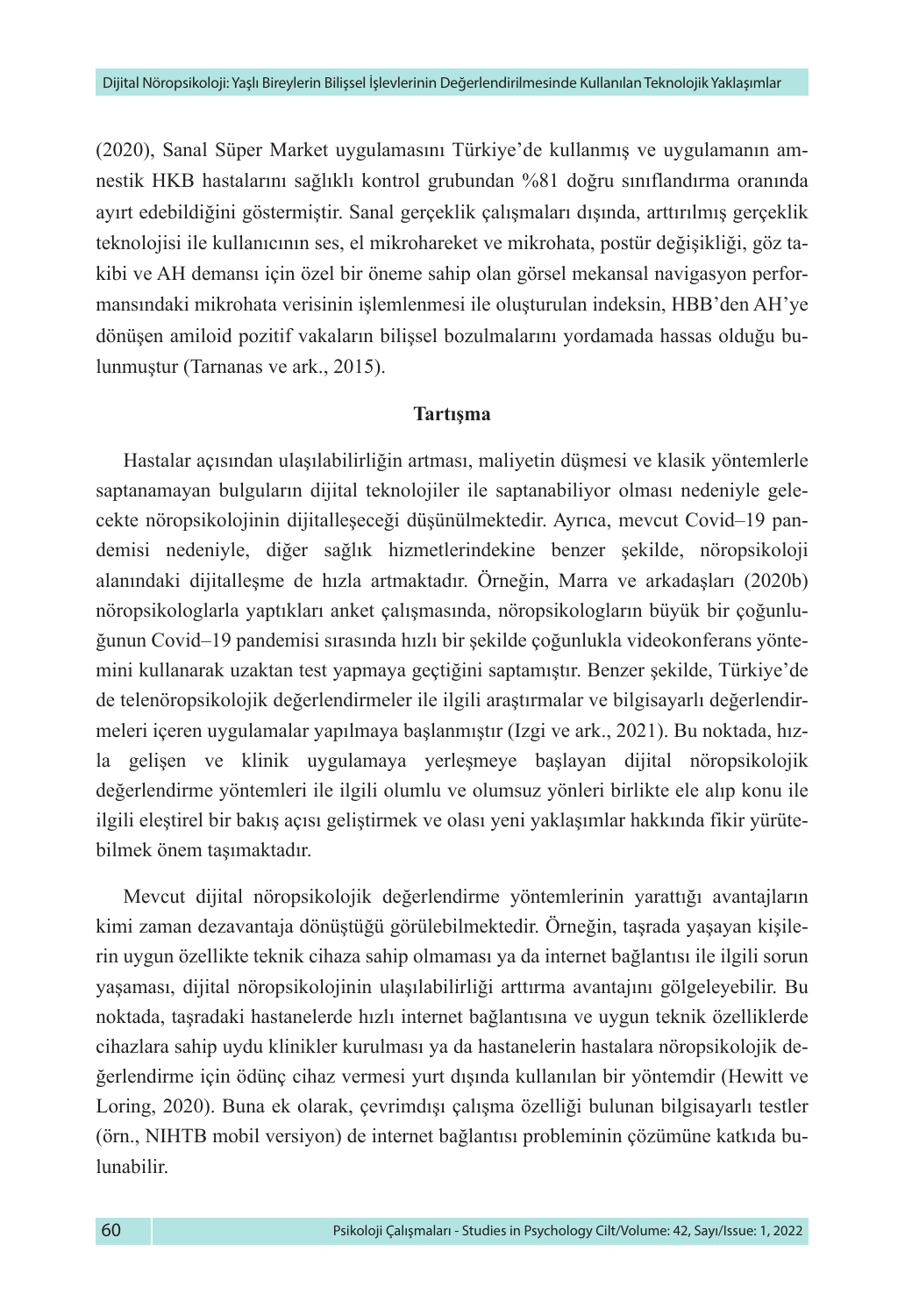Dijital yöntemlerin puanlama açısından standartlaşma sağladığı bilinse de (Bauer ve ark., 2012), birçok farklı dil seçeneği sunan yöntemde (örn., CNSVitals, CDR, CogState) değerlendirmeler, bataryanın geliştirildiği ülkeden toplanan verilerle belirlenen norm değerleri üzerinden yapılmakta ve bazı yöntemlerde otomatik raporlar oluşturulmaktadır. Bu, dilin ve kültürün testin anlaşılması üzerindeki etkisi göz önüne alındığında (Ardila, 2005) uygun bir yaklaşım değildir. Ayrıca, otomatik bir şekilde oluşturulan değerlendirme sonuçlarının nöropsikoloji alanında uzmanlaşmamış bir kişi tarafından değerlendirilmesi, hastanın klinik olarak yanlış değerlendirilmesine yol açabilir. Dolayısıyla, Türkiye gibi, başka dilde geliştirilmiş bataryaların uyarlandığı ülkelerde, kullanılmaya başlanan bataryaların yorumlanmasında temkinli olunması ve gerekli psikometrik çalışmaların hızlı bir şekilde yapılması gerekmektedir. Buna ek olarak dijital yöntemlerin, nöropsikoloğun hastanın davranışlarına yönelik geliştirebileceği önyargıları azaltabileceği de öne sürülmektedir (Parsons ve Duffield, 2020). Fakat puanlama ya da klinik yorum için gözlemin önemli olabileceği Saat Çizme gibi testlerde, hastanın performansının ve kamera açısı dışındaki hareketlerinin gözlenememesi ve gerekli durumlarda hastaya yardım edilememesi büyük eksiklikler yaratmaktadır (Bilder ve ark., 2020). Ayrıca, bellek değerlendirmelerinde hastanın kelimeleri not alması ya da çizim yaptığı kağıtları açıkta tutması yanlış değerlendirmeye yol açabilmektedir. Bu noktada, telenöropsikolojik değerlendirmelerde iki kamera kullanımı; bilgisayarlı batarya ve mobil uygulamalarda ise tepki hızı ölçümü ya da sanal gerçeklik ile birleştirilen testler bir çözüm olabilir. Yapay zekâ teknolojisine dayanan, tablet ya da bilgisayar üzerinden kişinin kendi performansını değerlendirebildiği hızlı bir görsel kategorize etme görevi olan Bütünleştirilmiş Bilişsel Değerlendirme (Integrated Cognitive Assessment) bu açıdan bir örnek olabilir (Khaligh-Razavi ve ark., 2019).

Avantaj ve dezavantajları ile birlikte ele alınan dijital yöntemler, gelişen teknolojiye paralel bir şekilde dönüşümüne devam etmektedir. İlerleyen dönemde, sanal gerçeklik ve arttırılmış gerçeklik teknolojisine dayanan ölçüm yöntemlerinin nöropsikolojik değerlendirmede daha sık kullanılacağı tahmin edilmektedir. Çalışmalar, sürüş testleri, süpermarketten alışveriş yapma, kütüphanede kitap bulma gibi görevlerde incelenen göz takibi, tepki latansı, kafa hareketleri gibi aktif data izleme ölçümleri ile daha hassas değerlendirmelerin yapılabileceğini öne sürmektedir (Miller ve Barr, 2017; Parsons ve Duffied, 2020). Buna ek olarak, konuşma tanıma, akıllı kalem ile yazıyı takip etme, akıllı saat ile galvanik deri tepkilerini toplama gibi pasif veri izleme ölçümleri de gele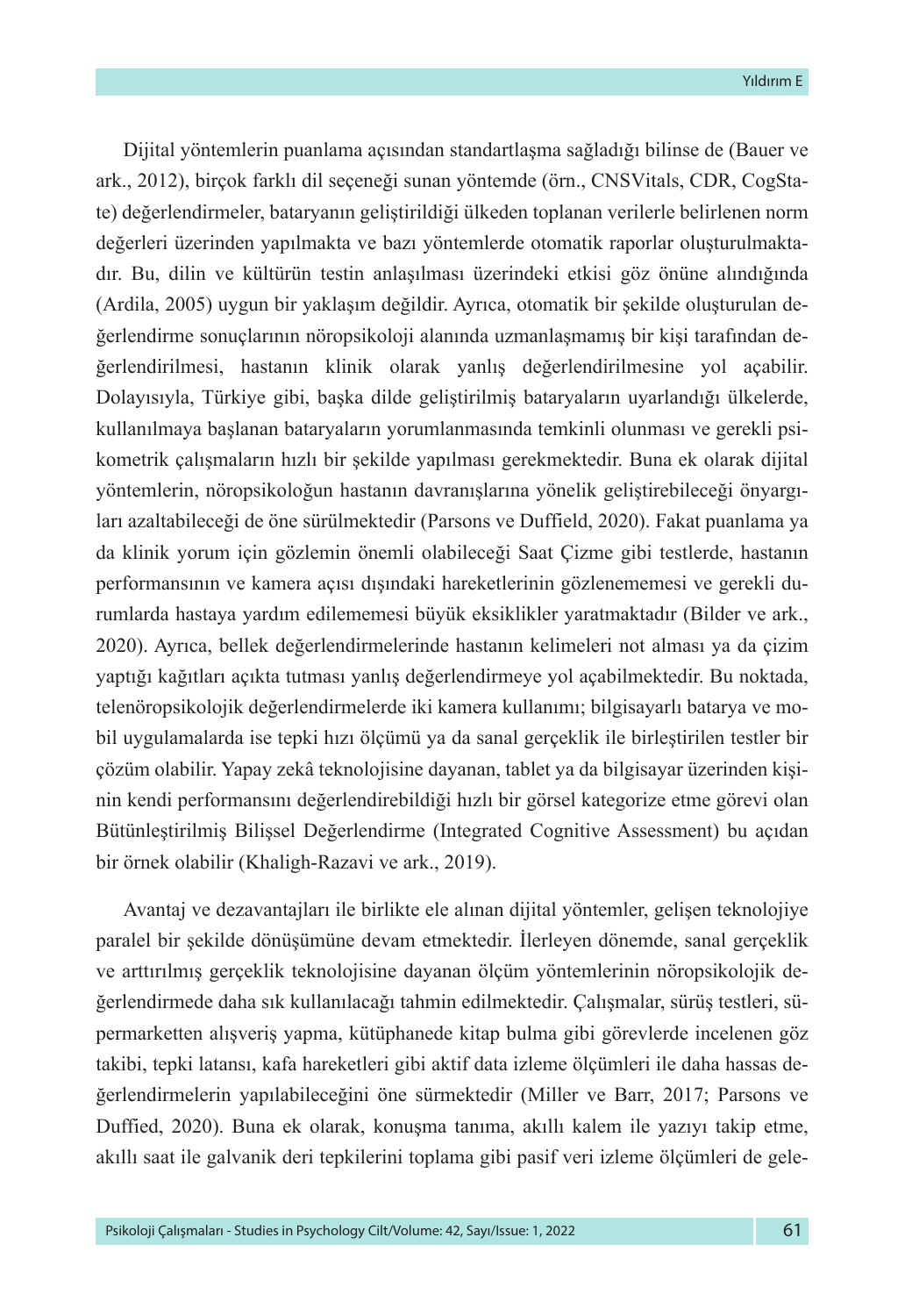cek vaat eden uygulamalar içinde görülmektedir. Diğer yandan, hem gündelik işlerin yürütülmesinde hem de sosyal ilişkilerin sürdürülmesinde çevrim-içi uygulamaların kullanımının giderek yaygınlaşması nedeniyle, nöropsikolojik değerlendirmelerin de çevrim-içi görevleri içerecek şekilde tasarlanması, gelecekte olası görünmektedir. Nitekim, çevrimiçi arama, alışveriş yapma ve mali yönetim yapma (örn., banka işlemleri) görevleri ile incelenen internette gezinme becerilerinin, klasik nöropsikolojik testlerle ölçülen bilişsel işlevlerle tutarlı olduğunu gösteren çalışmalar yapılmaya başlanmıştır (Woods ve ark., 2019). Bu yöntemlerin, nöropsikologların, kağıt-kalem ile yapılan nöropsikolojik değerlendirmelerin hastaların gündelik hayatlarını sürdürdükleri çevre ile olan karşılıklı ilişkilerine yönelik bir temele dayanmadığı yönündeki eleştirisine bir çözüm olabileceği düşünülmektedir (Parsons ve Duffied, 2020). Son olarak, ilerleyen dönemde, bio-informatik ve büyük veri (big data) analizlerinin nöropsikolojik değerlendirme sonuçlarını yorumlamada kullanılmaya başlayacağı öngörülmektedir. Bu kullanımın nöropsikolojideki kanıta dayalı uygulamayı arttıracağı düşünülebilir (Miller, 2019).

Sonuç olarak, günümüz teknolojik ve sosyal gelişmeleri ışığında, dijital nöropsikolojik değerlendirme yöntemleri giderek daha çok kullanılmaya başlanmıştır ve ilerleyen dönemde de daha farklı teknolojileri içecek şekilde dijital yöntemlerin kullanımının artacağı ön görülmektedir. Bu nedenle, dijital nöropsikoloji uygulamalarının getireceği kısıtlılıkların ve oluşturabileceği potansiyellerin bilincinde olarak yapılan akademik ve klinik çalışmaların dijital nöropsikoloji alanına büyük katkılar sağlayacağı düşünülmektedir.

**Hakem Değerlendirmesi:** Dış bağımsız.

**Çıkar Çatışması:** Yazar çıkar çatışması bildirmemiştir.

**Finansal Destek:** Yazar bu çalışma için finansal destek almadığını beyan etmiştir.

**Teşekkür**: Yazının gözden geçirilmesi açısından verdiği destek için Ezgi Soncu Büyükişcan'a teşekkür ederim.

**Peer-review:** Externally peer-reviewed.

**Conflict of Interest:** The author has no conflict of interest to declare.

**Grant Support:** The author declared that this study has received no financial support.

**Acknowledgements:** I would like to thank Ezgi Soncu Büyükişcan for her support in reviewing the manuscript.

## **Kaynakça/References**

Abdolahi, A., Bull, M. T., Darwin, K. C., Venkataraman, V., Grana, M. J., Dorsey, E. R. ve Biglan, K. M. (2016). A feasibility study of conducting the Montreal Cognitive Assessment remotely in individuals with movement disorders. *Health Informatics Journal*, *22*(2), 304–311. doi:10.1177/1460458214556373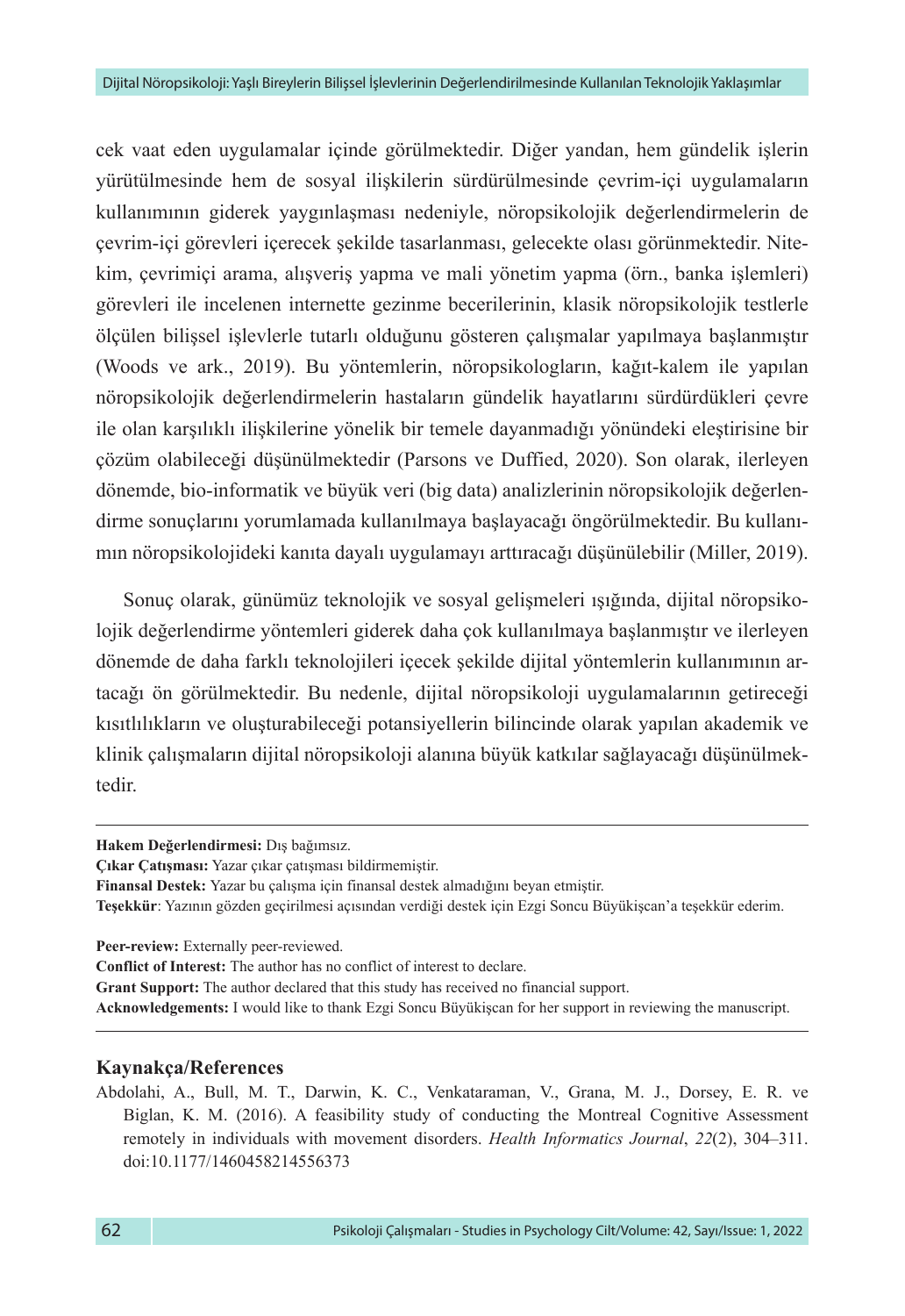- Ardila A. (2005). Cultural values underlying psychometric cognitive testing. *Neuropsychology Review, 15*(4), 185–195. doi:10.1007/s11065-005-9180-y
- Aslam, R. W., Bates, V., Dundar, Y., Hounsome, J., Richardson, M., Krishan, A., Dickson, R., Boland, A., Fisher, J., Robinson, L. ve Sikdar, S. (2018). A systematic review of the diagnostic accuracy of automated tests for cognitive impairment. *International Journal of Geriatric Psychiatry*, *33*(4), 561–575. [doi:10.1002/gps.4852](https://doi.org/10.1002/gps.4852)
- Backhaus, A., Agha, Z., Maglione, M. L., Repp, A., Ross, B., Zuest, D., Rice-Thorp, N. M., Lohr, J. ve Thorp, S. R. (2012). Videoconferencing psychotherapy: A systematic review. *Psychological Services, 9*(2), 111–131. doi:10.1037/a0027924
- Backx, R., Skirrow, C., Dente, P., Barnett, J. H. ve Cormack, F. K. (2020). Comparing web-based and lab-based cognitive assessment using the Cambridge Neuropsychological Test Automated Battery: A within-subjects counterbalanced study. *Journal of Medical Internet Research*, *22*(8), e16792. doi:10.2196/16792
- Bashshur, R. L., Howell, J. D., Krupinski, E. A., Harms, K. M., Bashshur, N. ve Doarn, C. R. (2016). The empirical foundations of telemedicine ınterventions in primary care. *Telemedicine Journal and E-Health, 22*(5), 342–375. doi:10.1089/tmj.2016.0045
- Bauer, R. M., Iverson, G. L., Cernich, A. N., Binder, L. M., Ruff, R. M. ve Naugle, R. I. (2012). Computerized neuropsychological assessment devices: Joint position paper of the American Academy of Clinical Neuropsychology and the National Academy of Neuropsychology. *Archives of Clinical Neuropsychology, 27*(3), 362–373. doi:10.1093/arclin/acs027
- Belleville, S., Fouquet, C., Hudon, C., Zomahoun, H., Croteau, J. ve Consortium for the Early Identification of Alzheimer's disease-Quebec. (2017). Neuropsychological measures that predict progression from mild cognitive impairment to Alzheimer's type dementia in older adults: A systematic review and meta-analysis. *Neuropsychology Review, 27*(4), 328–353. doi:10.1007/ s11065-017-9361-5
- Berg, J. L., Durant, J., Léger, G. C., Cummings, J. L., Nasreddine, Z. ve Miller, J. B. (2018). Comparing the electronic and standard versions of the Montreal Cognitive Assessment in an outpatient memory disorders clinic: A validation study. *Journal of Alzheimer's Disease, 62*(1), 93–97. [doi:10.3233/](https://doi.org/10.3233/JAD-170896) [JAD-170896](https://doi.org/10.3233/JAD-170896)
- Bilder, R. M., Postal, K. S., Barisa, M., Aase, D. M., Cullum, C. M., Gillaspy, S. R., Harder, L., Kanter, G., Lanca, M., Lechuga, D. M., Morgan, J. M., Most, R., Puente, A. E., Salinas, C. M. ve Woodhouse, J. (2020). Inter organizational practice committee recommendations/guidance for teleneuropsychology (TeleNP) in response to the COVID-19 pandemic. *The Clinical Neuropsychologist, 34*(7-8), 1314–1334. doi:10.1080/13854046.2020.1767214
- Brearly, T. W., Shura, R. D., Martindale, S. L., Lazowski, R. A., Luxton, D. D., Shenal, B. V. ve Rowland, J. A. (2017). Neuropsychological test administration by videoconference: A systematic review and meta-analysis. *Neuropsychology Review*, *27*(2), 174–186. doi:10.1007/s11065-017-9349-1
- Brinkman, S. D., Reese, R. J., Norsworthy, L. A., Dellaria, D. K., Kinkade, J. W., Benge, J., Brown, K., Ratka, A. ve Simpkins, J. W. (2014). Validation of a self-administered computerized system to detect cognitive impairment in older adults. *Journal of Applied Gerontology, 33*(8), 942–962. doi:10.1177/0733464812455099
- Bruscoli, M. ve Lovestone, S. (2004). Is MCI really just early dementia? A systematic review of conversion studies. *International Psychogeriatrics, 16*(2), 129-140. doi:10.1017/S1041610204000092
- Cabinio, M., Rossetto, F., Isernia, S., Saibene, F. L., Di Cesare, M., Borgnis, F., Pazzi, S., Migliazza, T., Alberoni, M., Blasi, V. ve Baglio, F. (2020). The use of a virtual reality platform for the assessment of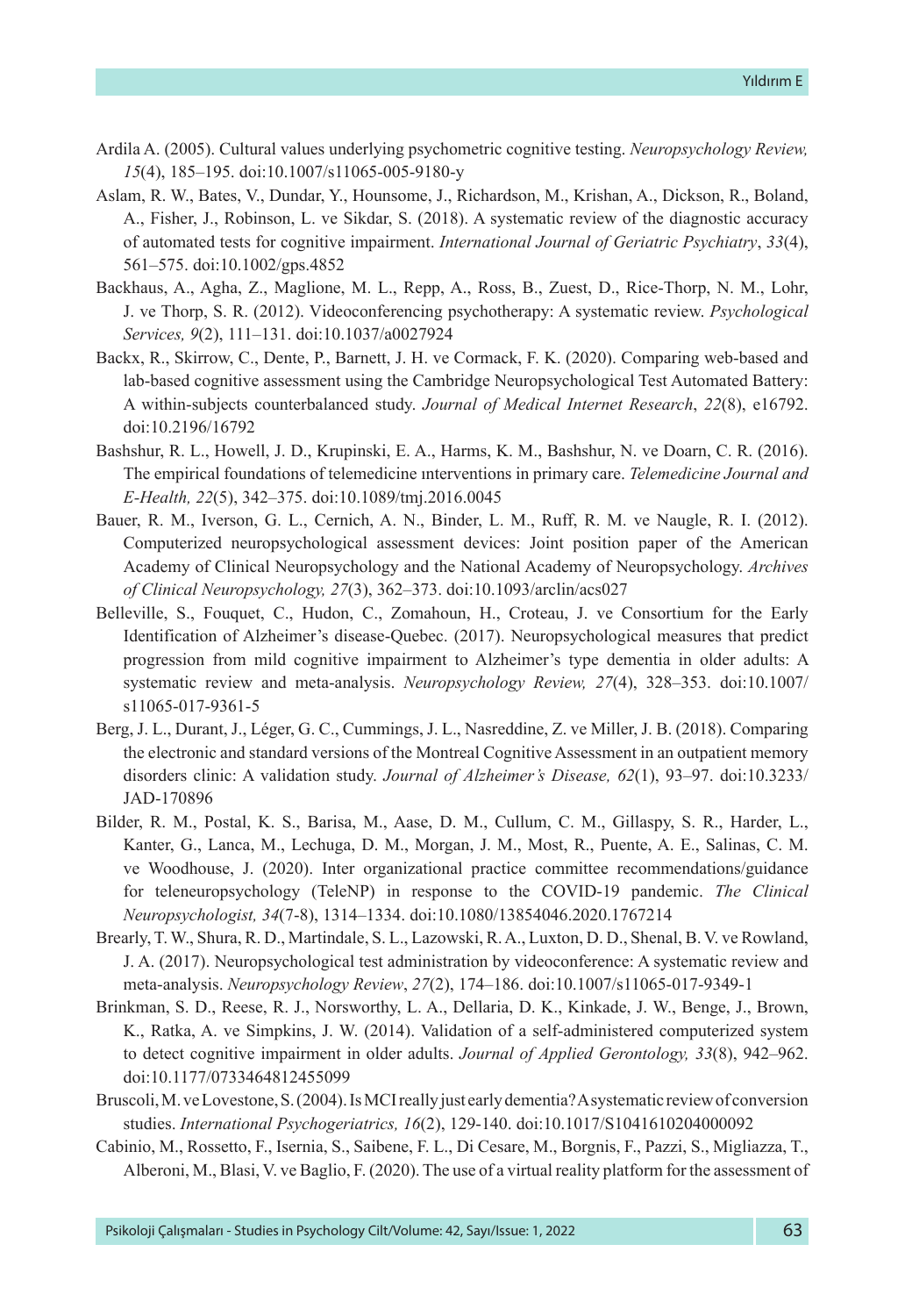the memory decline and the hippocampal neural injury in subjects with mild cognitive impairment: The validity of Smart Aging Serious Game (SASG). *Journal of Clinical Medicine*, *9*(5), 1355. doi:10.3390/jcm9051355

- Chan, J., Bat, B., Wong, A., Chan, T. K., Huo, Z., Yip, B., Kowk, T. ve Tsoi, K. (2021). Evaluation of digital drawing tests and paper-and-pencil drawing tests for the screening of mild cognitive ımpairment and dementia: A systematic review and meta-analysis of diagnostic studies. *Neuropsychology Review*, *10*.1007/s11065-021-09523-2. doi:10.1007/s11065-021-09523-2
- Chan, J., Kwong, J., Wong, A., Kwok, T. ve Tsoi, K. (2018). Comparison of computerized and paperand-pencil memory tests in detection of mild cognitive ımpairment and dementia: A systematic review and meta-analysis of diagnostic studies. *Journal of the American Medical Directors Association, 19*(9), 748–756.e5. [doi:10.1016/j.jamda.2018.05.010](https://doi.org/10.1016/j.jamda.2018.05.010)
- Charalambous, A. P., Pye, A., Yeung, W. K., Leroi, I., Neil, M., Thodi, C. ve Dawes, P. (2020). Tools for app- and web-based self-testing of cognitive impairment: Systematic search and evaluation. *Journal of Medical Internet Research*, *22*(1), Article e14551. doi:10.2196/14551
- Cohen, J., Penney, D. L., Davis, R., Libon, D. J., Swenson, R. A., Ajilore, O., Kumar, A. ve Lamar, M. (2014). Digital Clock Drawing: Differentiating "thinking" versus "doing" in younger and older adults with depression. *Journal of the International Neuropsychological Society : JINS*, *20*(9), 920–928. doi:10.1017/S1355617714000757
- Cole, W. R., Arrieux, J. P., Schwab, K., Ivins, B. J., Qashu, F. M. ve Lewis, S. C. (2013). Test-retest reliability of four computerized neurocognitive assessment tools in an active duty military population. *Archives of Clinical Neuropsychology, 28*(7), 732–742. doi:10.1093/arclin/act040
- Corrada, M. M., Brookmeyer, R., Paganini-Hill, A., Berlau, D., ve Kawas, C. H. (2010). Dementia incidence continues to increase with age in the oldest old: the 90+ study. *Annals of Neurology, 67*(1), 114–121. doi:10.1002/ana.21915
- Costanzo, M. C., Arcidiacono, C., Rodolico, A., Panebianco, M., Aguglia, E. ve Signorelli, M. S. (2020). Diagnostic and interventional implications of telemedicine in Alzheimer's disease and mild cognitive impairment: A literature review. *International Journal of Geriatric Psychiatry*, *35*(1), 12–28. doi:10.1002/gps.5219
- Cullum, C. M. ve Grosch, M. G. (2012) Teleneuropsychology. K. Myers ve C. Turvey (Ed.), *Telemental Health: Clinical, Technical and Administrative Foundations for Evidence-Based Practice* içinde (s. 275-294). Elsevier.
- Cullum, C. M., Hynan, L. S., Grosch, M., Parikh, M. ve Weiner, M. F. (2014). Teleneuropsychology: Evidence for video teleconference-based neuropsychological assessment. *Journal of the International Neuropsychological Society, 20*(10), 1028–1033. doi:10.1017/S1355617714000873
- Cullum, C. M., Weiner, M. F., Gehrmann, H. R. ve Hynan, L. S. (2006). Feasibility of telecognitive assessment in dementia. *Assessment*, *13*(4), 385–390. doi:10.1177/1073191106289065
- Darby, D., Maruff, P., Collie, A. ve McStephen, M. (2002). Mild cognitive impairment can be detected by multiple assessments in a single day. *Neurology*, *59*(7), 1042–1046. doi:10.1212/wnl.59.7.1042
- Dorsey, E. R. ve Topol, E. J. (2016). State of telehealth. *The New England Journal of Medicine, 375(*2), 154–161. [doi:10.1056/NEJMra1601705](https://doi.org/10.1056/NEJMra1601705)
- Drago, A., Winding, T. N. ve Antypa, N. (2016). Videoconferencing in psychiatry, a meta-analysis of assessment and treatment. *European Psychiatry, 36,* 29–37. doi:10.1016/j.eurpsy.2016.03.007
- Egerházi, A., Berecz, R., Bartók, E. ve Degrell, I. (2007). Automated Neuropsychological Test Battery (CANTAB) in mild cognitive impairment and in Alzheimer's disease. *Progress in Neuro-Psychopharmacology & Biological Psychiatry*, *31*(3), 746–751. doi:10.1016/j.pnpbp.2007.01.011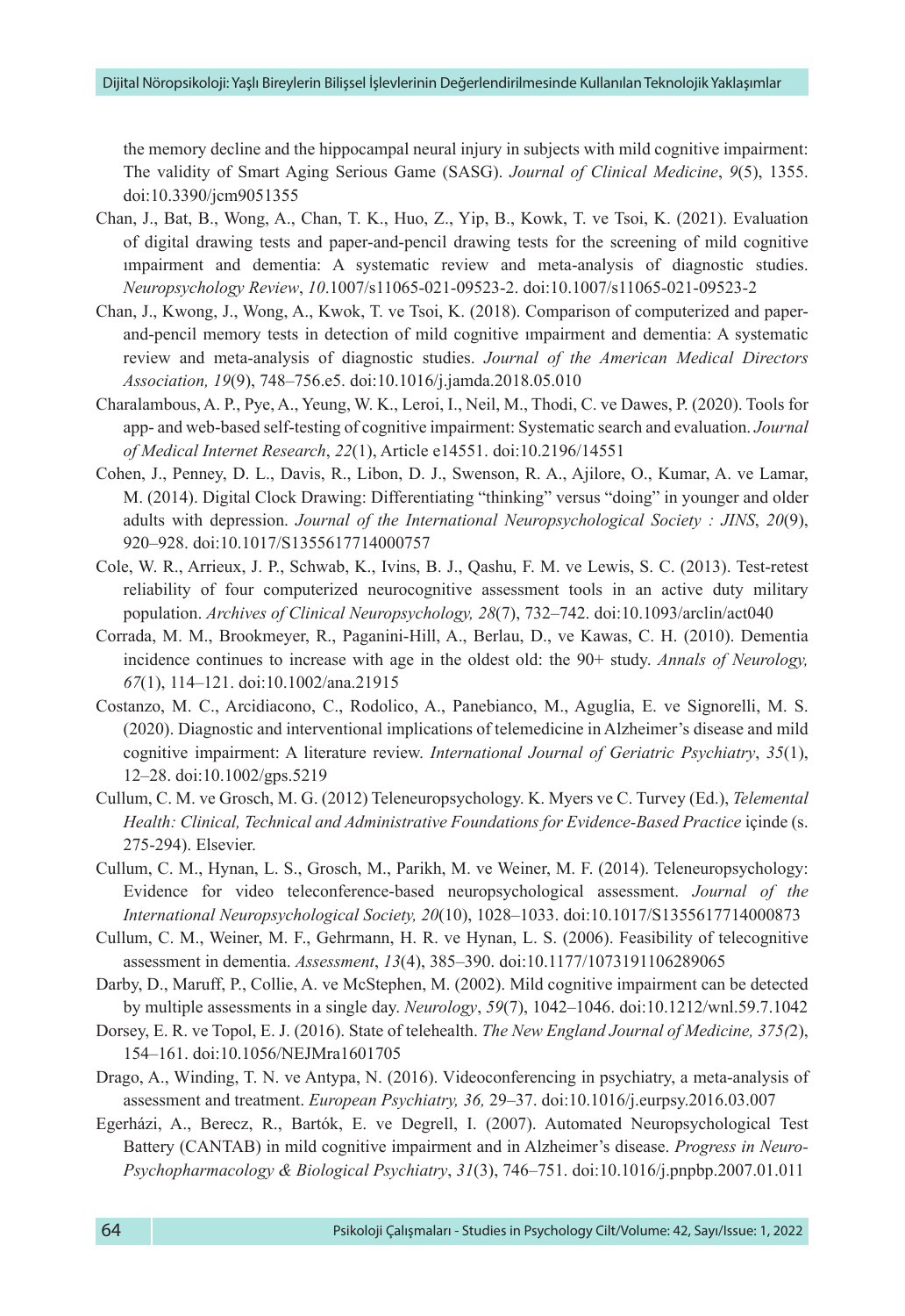- Eraslan Boz, H., Limoncu, H., Zygouris, S., Tsolaki, M., Giakoumis, D., Votis, K., Tzovaras, D., Öztürk, V. ve Yener, G. G. (2020). A new tool to assess amnestic mild cognitive impairment in Turkish older adults: virtual supermarket (VSM). *Neuropsychology, Development, and Cognition. Section B, Aging, Neuropsychology and Cognition*, *27*(5), 639–653. doi:10.1080/13825585.2019.1663146
- Eyre, H., Baune, B. ve Lavretsky, H. (2015). Clinical advances in geriatric psychiatry: A focus on prevention of mood and cognitive disorders. *The Psychiatric Clinics of North America, 38*(3), 495– 514. doi:10.1016/j.psc.2015.05.002
- Falleti, M. G., Maruff, P., Collie, A. ve Darby, D. G. (2006). Practice effects associated with the repeated assessment of cognitive function using the CogState battery at 10-minute, one week and one month test-retest intervals. *Journal of Clinical and Experimental Neuropsychology*, *28*(7), 1095–1112. doi:10.1080/1380339050020571
- Fatehi, F., Armfield, N. R., Dimitrijevic, M. ve Gray, L. C. (2015). Technical aspects of clinical videoconferencing: A large scale review of the literature. *Journal of Telemedicine and Telecare*, *21*(3), 160–166. doi:10.1177/1357633X15571999
- Fellows, R. P., Dahmen, J., Cook, D. ve Schmitter-Edgecombe, M. (2017). Multicomponent analysis of a digital Trail Making Test. *The Clinical Neuropsychologist*, *31*(1), 154–167. doi:10.1080/1385 4046.2016.1238510
- García-Casal, J. A., Franco-Martín, M., Perea-Bartolomé, M. V., Toribio-Guzmán, J. M., García-Moja, C., Goñi-Imizcoz, M. ve Csipke, E. (2017). Electronic devices for cognitive impairment screening: A systematic literature review. *International Journal of Technology Assessment in Health Care*, *33*(6), 654–673. doi:10.1017/S0266462317000800
- Geldmacher, D. S., Kirson, N. Y., Birnbaum, H. G., Eapen, S., Kantor, E., Cummings, A. K. ve Joish, V. N. (2014). Implications of early treatment among Medicaid patients with Alzheimer's disease. *Alzheimer's & Dementia: The Journal of the Alzheimer's Association*, *10*(2), 214–224. doi:10.1016/j.jalz.2013.01.015
- Germine, L., Reinecke, K. ve Chaytor, N. S. (2019). Digital neuropsychology: Challenges and opportunities at the intersection of science and software. *The Clinical Neuropsychologist*, *33*(2), 271–286. doi:10.1080/13854046.2018.1535662
- Grosch, M. C., Weiner, M. F., Hynan, L. S., Shore, J. ve Cullum, C. M. (2015). Video teleconferencebased neurocognitive screening in geropsychiatry. *Psychiatry Research*, *225*(3), 734–735. doi:10.1016/j.psychres.2014.12.040
- Gualtieri, C. T. ve Johnson, L. G. (2006). Reliability and validity of a computerized neurocognitive test battery, CNS Vital Signs. *Archives of Clinical Neuropsychology, 21*(7), 623–643. doi:10.1016/j. acn.2006.05.007
- Hammers, D., Spurgeon, E., Ryan, K., Persad, C., Heidebrink, J., Barbas, N., Albin, R., Frey, K., Darby, D. ve Giordani, B. (2011). Reliability of repeated cognitive assessment of dementia using a brief computerized battery. *American Journal of Alzheimer's Disease and Other Dementias*, *26*(4), 326– 333. doi:10.1177/1533317511411907
- Hatcher-Martin, J. M., Adams, J. L., Anderson, E. R., Bove, R., Burrus, T. M., Chehrenama, M., Dolan O'Brien, M., Eliashiv, D. S., Erten-Lyons, D., Giesser, B. S., Moo, L. R., Narayanaswami, P., Rossi, M. A., Soni, M., Tariq, N., Tsao, J. W., Vargas, B. B., Vota, S. A., Wessels, S. R., Planalp, H., … Govindarajan, R. (2020). Telemedicine in neurology: Telemedicine Work Group of the American Academy of Neurology update. *Neurology*, *94*(1), 30–38. doi:10.1212/WNL.0000000000008708
- Heaton, R. K., Akshoomoff, N., Tulsky, D., Mungas, D., Weintraub, S., Dikmen, S., Beaumont, J., Casaletto, K. B., Conway, K., Slotkin, J. ve Gershon, R. (2014). Reliability and validity of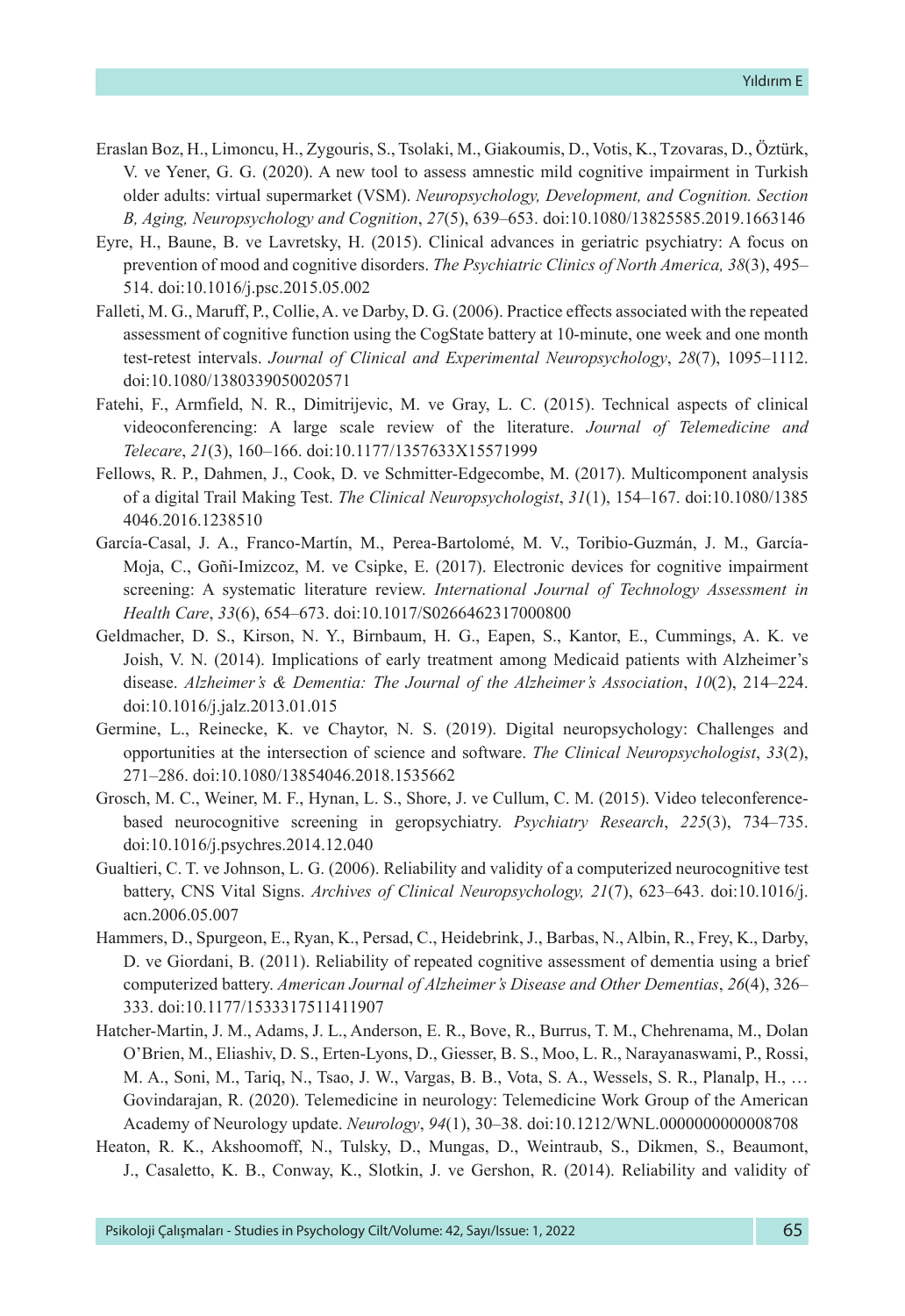composite scores from the NIH Toolbox Cognition Battery in adults. *Journal of the International Neuropsychological Society*, *20*(6), 588–598. [doi:10.1017/S1355617714000241](https://doi.org/10.1017/S1355617714000241)

- Hewitt, K. C. ve Loring, D. W. (2020). Emory University telehealth neuropsychology development and implementation in response to the COVID-19 pandemic. *The Clinical Neuropsychologist, 34*(7-8), 1352–1366. doi:10.1080/13854046.2020.1791960
- Hildebrand, R., Chow, H., Williams, C., Nelson, M. ve Wass, P. (2004). Feasibility of neuropsychological testing of older adults via videoconference: Implications for assessing the capacity for independent living. *Journal of Telemedicine and Telecare*, *10*(3), 130–134. doi:10.1258/135763304323070751
- Hjelm N. M. (2005). Benefits and drawbacks of telemedicine. *Journal of Telemedicine and Telecare, 11*(2), 60–70. doi:10.1258/1357633053499886
- Huntley, J., Corbett, A., Wesnes, K., Brooker, H., Stenton, R., Hampshire, A. ve Ballard, C. (2018). Online assessment of risk factors for dementia and cognitive function in healthy adults. *International Journal of Geriatric Psychiatry*, *33*(2), e286–e293. doi:10.1002/gps.4790
- Izgi, B., Moore, T. M., Yalcinay-Inan, M., Port, A. M., Kuscu, K., Gur, R. C. ve Yapici Eser, H. (2021). Test-retest reliability of the Turkish translation of the Penn Computerized Neurocognitive Battery. *Applied Neuropsychology: Adult*, 1–10. Advance online publication. doi:10.1080/23279095.2020 .1866572
- Jack, C. R., Jr, Knopman, D. S., Jagust, W. J., Shaw, L. M., Aisen, P. S., Weiner, M. W., Petersen, R. C. ve Trojanowski, J. Q. (2010). Hypothetical model of dynamic biomarkers of the Alzheimer's pathological cascade. *The Lancet. Neurology, 9*(1), 119–128. doi:10.1016/S1474-4422(09)70299-6
- Jacobsen, S. E., Sprenger, T., Andersson, S. ve Krogstad, J. M. (2003). Neuropsychological assessment and telemedicine: A preliminary study examining the reliability of neuropsychology services performed via telecommunication. *Journal of the International Neuropsychological Society, 9*(3), 472–478. doi:10.1017/S1355617703930128
- Junkkila, J., Oja, S., Laine, M. ve Karrasch, M. (2012). Applicability of the CANTAB-PAL computerized memory test in identifying amnestic mild cognitive impairment and Alzheimer's disease. *Dementia and Geriatric Cognitive Disorders*, *34*(2), 83–89. [doi:10.1159/000342116](https://doi.org/10.1159/000342116)
- Kaminski, T. W., Groff, R. M. ve Glutting, J. J. (2009). Examining the stability of Automated Neuropsychological Assessment Metric (ANAM) baseline test scores. *Journal of Clinical and Experimental Neuropsychology, 31*(6), 689–697. doi:10.1080/13803390802484771
- Khaligh-Razavi, S. M., Habibi, S., Sadeghi, M., Marefat, H., Khanbagi, M., Nabavi, S. M., Sadeghi, E. ve Kalafatis, C.. (2019). Integrated Cognitive Assessment: Speed and accuracy of visual processing as a reliable proxy to cognitive performance. *Scientific Reports, 9*(1), Article 1102. doi:10.1038/ s41598-018-37709-x
- Kirkwood, K. T., Peck, D. F. ve Bennie, L. (2000). The consistency of neuropsychological assessments performed via telecommunication and face to face. *Journal of Telemedicine and Telecare*, *6*(3), 147–151. [doi:10.1258/1357633001935239](https://doi.org/10.1258/1357633001935239)
- Lancaster, C., Koychev, I., Blane, J., Chinner, A., Wolters, L. ve Hinds, C. (2020). Evaluating the feasibility of frequent cognitive assessment using the Mezurio Smartphone App: Observational and interview study in adults with elevated dementia risk. *JMIR mHealth and uHealth*, *8*(4), Article e16142. doi:10.2196/16142
- Lenehan, M. E., Summers, M. J., Saunders, N. L., Summers, J. J. ve Vickers, J. C. (2016). Does the Cambridge Automated Neuropsychological Test Battery (CANTAB) distinguish between cognitive domains in healthy older adults? *Assessment*, *23*(2), 163–172. [doi:10.1177/1073191115581474](https://doi.org/10.1177/1073191115581474)
- Lezak, M. D. (2004). *Neuropsychological assessment* (4. Bs). Oxford University Press.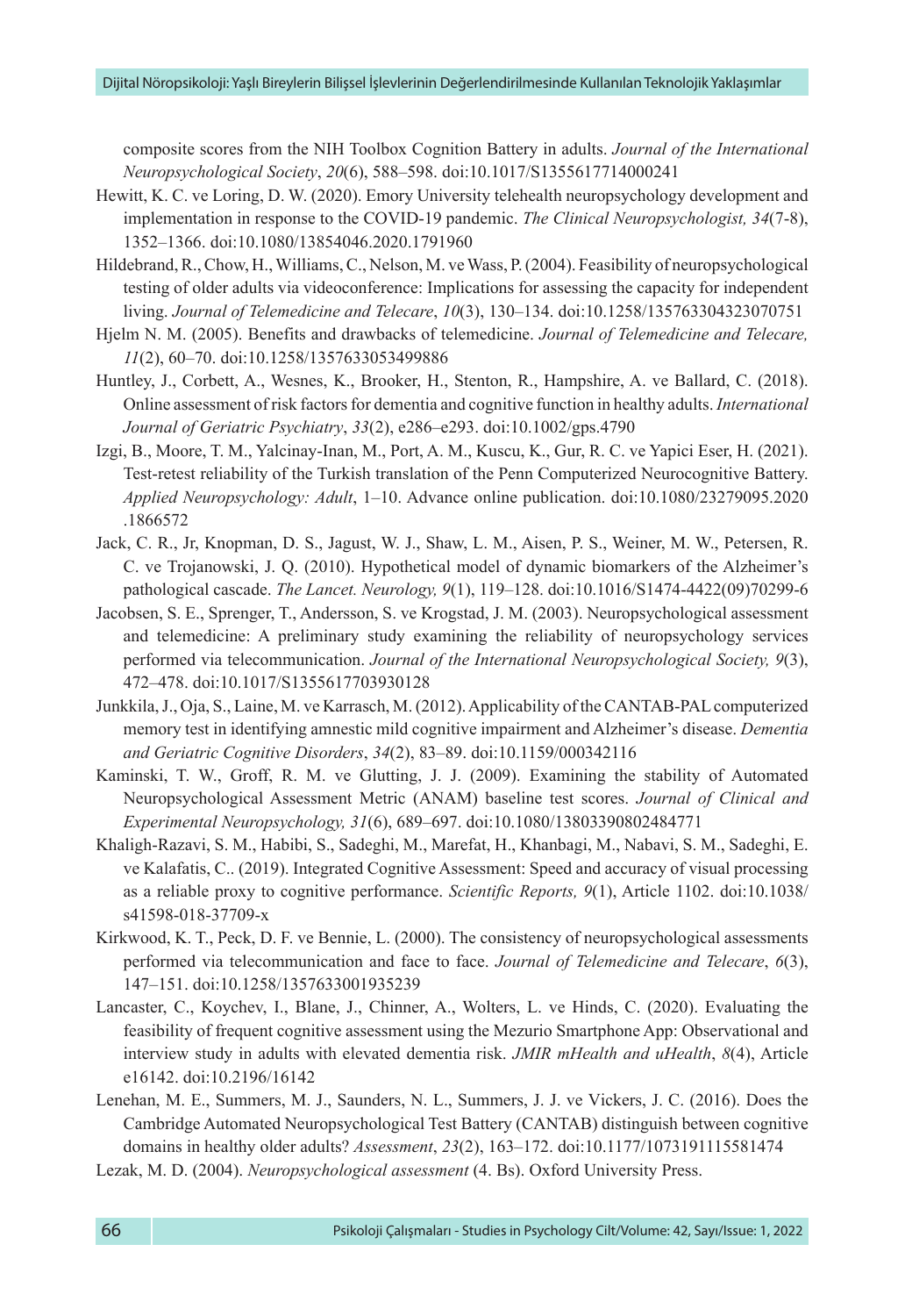- Lindauer, A., Seelye, A., Lyons, B., Dodge, H. H., Mattek, N., Mincks, K., Kaye, J. ve Erten-Lyons, D. (2017). Dementia care comes home: Patient and caregiver assessment via telemedicine. *The Gerontologist*, *57*(5), e85–e93. doi:10.1093/geront/gnw206
- Lowe, C. ve Rabbitt, P. (1998). Test/re-test reliability of the CANTAB and ISPOCD neuropsychological batteries: Theoretical and practical issues. *Neuropsychologia*, *36*(9), 915–923. doi:10.1016/s0028- 3932(98)00036-0
- Marra, D. E., Hamlet, K. M., Bauer, R. M. ve Bowers, D. (2020a). Validity of teleneuropsychology for older adults in response to COVID-19: A systematic and critical review. *The Clinical Neuropsychologist*, *34*(7-8), 1411–1452. doi:10.1080/13854046.2020.1769192
- Marra, D. E., Hoelzle, J. B., Davis, J. J. ve Schwartz, E. S. (2020b). Initial changes in neuropsychologists clinical practice during the COVID-19 pandemic: A survey study. *The Clinical Neuropsychologist*, *34*(7-8), 1251–1266. [doi:10.1080/13854046.2020.1800098](https://doi.org/10.1080/13854046.2020.1800098)
- McCleery, J., Laverty, J. ve Quinn, T. J. (2021). Diagnostic test accuracy of telehealth assessment for dementia and mild cognitive impairment. *The Cochrane Database of Systematic Reviews*, *7*(7), CD013786. [doi:10.1002/14651858.CD013786.pub2](https://doi.org/10.1002/14651858.CD013786.pub2)
- Miller, J. B. (2019). Big data and biomedical informatics: Preparing for the modernization of clinical neuropsychology. *The Clinical Neuropsychologist, 33*(2), 287–304. doi:10.1080/13854046.2018.1 523466
- Miller, J. B. ve Barr, W. B. (2017). The Technology Crisis in Neuropsychology. *Archives of Clinical Neuropsychology, 32*(5), 541–554. doi:10.1093/arclin/acx050
- Mungas, D., Heaton, R., Tulsky, D., Zelazo, P. D., Slotkin, J., Blitz, D., Lai, J. S. ve Gershon, R. (2014). Factor structure, convergent validity, and discriminant validity of the NIH Toolbox Cognitive Health Battery (NIHTB-CHB) in adults. *Journal of the International Neuropsychological Society*, *20*(6), 579–587. doi:10.1017/S1355617714000307
- Nathan, P. J., Lim, Y. Y., Abbott, R., Galluzzi, S., Marizzoni, M., Babiloni, C., Albani, D., Bartres-Faz, D., Didic, M., Farotti, L., Parnetti, L., Salvadori, N., Müller, B. W., Forloni, G., Girtler, N., Hensch, T., Jovicich, J., Leeuwis, A., Marra, C., Molinuevo, J. L., … PharmaCog Consortium (2017). Association between CSF biomarkers, hippocampal volume and cognitive function in patients with amnestic mild cognitive impairment (MCI). *Neurobiology of Aging*, *53*, 1–10. doi:10.1016/j. neurobiolaging.2017.01.013
- Newman, C., Bevins, A. D., Zajicek, J. P., Hodges, J. R., Vuillermoz, E., Dickenson, J. M., Kelly, D. S., Brown, S. ve Noad, R. F. (2018). Improving the quality of cognitive screening assessments: ACEmobile, an iPad-based version of the Addenbrooke's Cognitive Examination-III. *Alzheimer's & Dementia*, *10*, 182–187. doi:10.1016/j.dadm.2017.12.003
- O'Shea, A., Cohen, R. A., Porges, E. C., Nissim, N. R. ve Woods, A. J. (2016). Cognitive aging and the hippocampus in older adults. *Frontiers in Aging Neuroscience*, *8*, Article 298. doi:10.3389/ fnagi.2016.00298
- Parsons, T. ve Duffield, T. (2020). Paradigm shift toward digital neuropsychology and high-dimensional neuropsychological assessments: Review. *Journal of Medical Internet Research, 22*(12), e23777. doi:10.2196/23777
- Racine, A. M., Clark, L. R., Berman, S. E., Koscik, R. L., Mueller, K. D., Norton, D., Nicholas, C. R., Blennow, K., Zetterberg, H., Jedynak, B., Bilgel, M., Carlsson, C. M., Christian, B. T., Asthana, S. ve Johnson, S. C. (2016). Associations between performance on an abbreviated CogState Battery, other measures of cognitive function, and biomarkers in people at risk for Alzheimer's disease. *Journal of Alzheimer's Disease*, *54*(4), 1395–1408. doi:10.3233/JAD-160528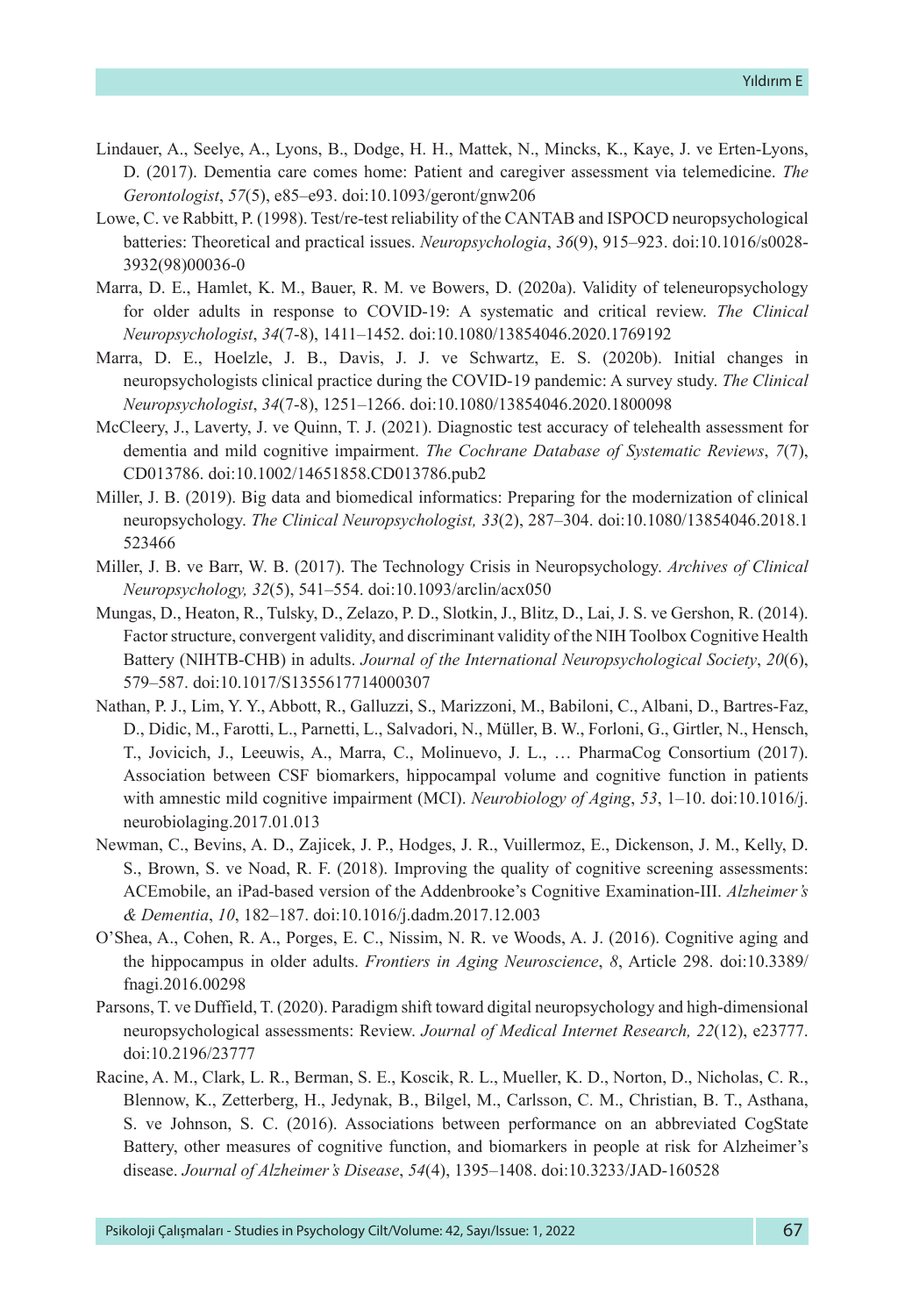- Rijnen, S. J. M., van der Linden, S. D., Emons, W. H. M., Sitskoorn, M. M. ve Gehring, K. (2018). Test-retest reliability and practice effects of a computerized neuropsychological battery: A solutionoriented approach. *Psychological Assessment, 30*(12), 1652–1662. doi:10.1037/pas0000618
- Roy, B., Nowak, R. J., Roda, R., Khokhar, B., Patwa, H. S., Lloyd, T. ve Rutkove, S. B. (2020). Teleneurology during the COVID-19 pandemic: A step forward in modernizing medical care. *Journal of the Neurological Sciences, 414*, 116930. doi:10.1016/j.jns.2020.116930
- Saxton, J., Morrow, L., Eschman, A., Archer, G., Luther, J. ve Zuccolotto, A. (2009). Computer assessment of mild cognitive impairment. *Postgraduate Medicine*, *121*(2), 177–185. doi:10.3810/ pgm.2009.03.1990
- Schweiger, A., Donige, G. M., Dwolatzky, T. Jaffe, D. ve Simon, E. S. (2003). Reliability of a novel computerized neuropsychological battery for mild cognitive impairment. *Acta Neuropsychologica, 1*, 407-413. [doi:10.1186/1471-2318-3-4](https://doi.org/10.1186/1471-2318-3-4)
- Simpson, P. M., Surmon, D. J., Wesnes, K. A. ve Wilcock, G. K. (1991). The Cognitive Drug Research Computerized Assessment System for demented patients: A validation study. *International Journal of Geriatric Psychiatry, 6*(2), 95–102. [doi:10.1002/gps.930060208](https://doi.org/10.1002/gps.930060208)
- Snitz, B. E., Tudorascu, D. L., Yu, Z., Campbell, E., Lopresti, B. J., Laymon, C. M., Minhas, D. S., Nadkarni, N. K., Aizenstein, H. J., Klunk, W. E., Weintraub, S., Gershon, R. C. ve Cohen, A. D. (2020). Associations between NIH Toolbox Cognition Battery and *in vivo* brain amyloid and tau pathology in non-demented older adults. *Alzheimer's & Dementia, 12*(1), e12018. doi:10.1002/ dad2.12018
- Snowdon, A., Hussein, A., Kent, R., Pino, L. ve Hachinski, V. (2015). Comparison of an electronic and paper-based Montreal Cognitive Assessment Tool. *Alzheimer Disease and Associated Disorders*, *29*(4), 325–329. doi:10.1097/WAD.0000000000000069
- Stillerova, T., Liddle, J., Gustafsson, L., Lamont, R. ve Silburn, P. (2016). Could everyday technology improve access to assessments? A pilot study on the feasibility of screening cognition in people with Parkinson's disease using the Montreal Cognitive Assessment via Internet videoconferencing. *Australian Occupational Therapy Journal*, *63*(6), 373–380. doi:10.1111/1440- 1630.12288
- Tarnanas, I., Tsolaki, A., Wiederhold, M., Wiederhold, B. Ve Tsolaki, M. (2015). Five-year biomarker progression variability for Alzheimer's disease dementia prediction: Can a complex instrumental activities of daily living marker fill in the gaps? *Alzheimer's & Dementia, 1*(4), 521–532. doi:10.1016/j.dadm.2015.10.005
- Tornatore, J. B., Hill, E., Laboff, J. A. ve McGann, M. E. (2005). Self-administered screening for mild cognitive impairment: initial validation of a computerized test battery. *The Journal of Neuropsychiatry and Clinical Neurosciences*, *17*(1), 98–105. doi:10.1176/jnp.17.1.98
- Vestal, L., Smith-Olinde, L., Hicks, G., Hutton, T. ve Hart, J., Jr. (2006). Efficacy of language assessment in Alzheimer's disease: Comparing in-person examination and telemedicine. *Clinical Interventions in Aging*, *1*(4), 467–471. doi:10.2147/ciia.2006.1.4.467
- Wadsworth, H. E., Dhima, K., Womack, K. B., Hart, J., Jr, Weiner, M. F., Hynan, L. S. ve Cullum, C. M. (2018). Validity of teleneuropsychological assessment in older patients with cognitive disorders. *Archives of Clinical Neuropsychology, 33*(8), 1040–1045. [doi:10.1093/arclin/acx140](https://doi.org/10.1093/arclin/acx140)
- Wadsworth, H. E., Galusha-Glasscock, J. M., Womack, K. B., Quiceno, M., Weiner, M. F., Hynan, L. S., … Cullum, C. M. (2016). Remote neuropsychological assessment in rural American Indians with and without cognitive impairment. *Archives of Clinical Neuropsychology*, *31*(5), 420–425. doi:10.1093/arclin/acw030